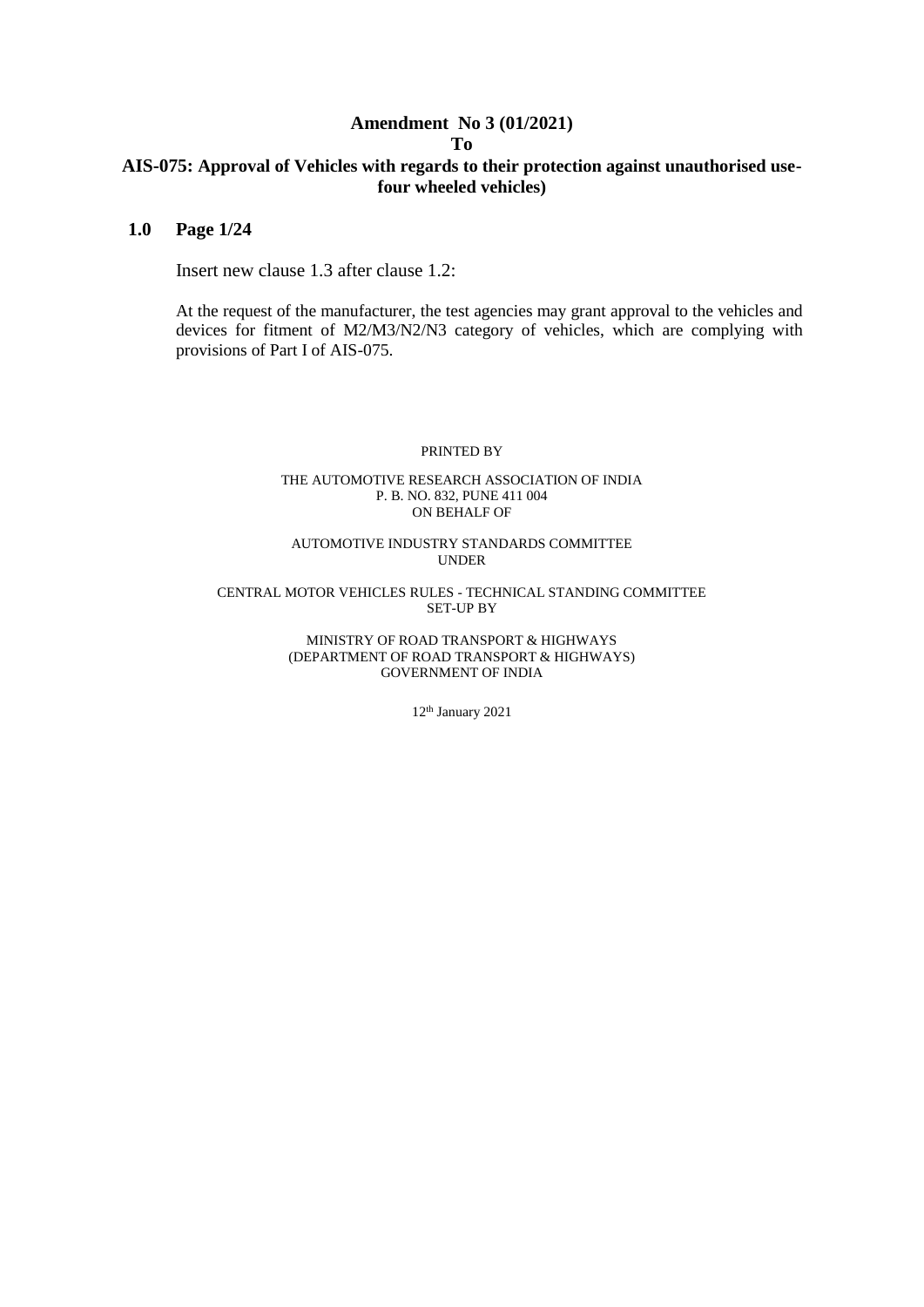# **Amendment No.2 28th September 2016**

**To**

# **AIS 075: Approval of Vehicles with regards to their protection against unauthorised use-four wheeled vehicles)**

# **1. Page 15/24, Table 1: For protective device which locks the steering,**

Substitute following text for Sr. No. 1 of Table 1:

 $\alpha$ 

| Sr.<br>No. | <b>PARAMETER</b>                    | <b>CHANGE</b> | <b>TESTS/CHECKS TO BE</b><br><b>CARRIED OUT</b> |
|------------|-------------------------------------|---------------|-------------------------------------------------|
|            | Type of Steering<br>column assembly | Any<br>change | Tests as per para. 13.1.4                       |

"

# PRINTED BY THE AUTOMOTIVE RESEARCH ASSOCIATION OF INDIA P. B. NO. 832, PUNE 411 004 ON BEHALF OF AUTOMOTIVE INDUSTRY STANDARDS COMMITTEE UNDER CENTRAL MOTOR VEHICLES RULES - TECHNICAL STANDING COMMITTEE SET-UP BY

## MINISTRY OF ROAD TRANSPORT & HIGHWAYS (DEPARTMENT OF ROAD TRANSPORT & HIGHWAYS) GOVERNMENT OF INDIA

28<sup>th</sup> September 2016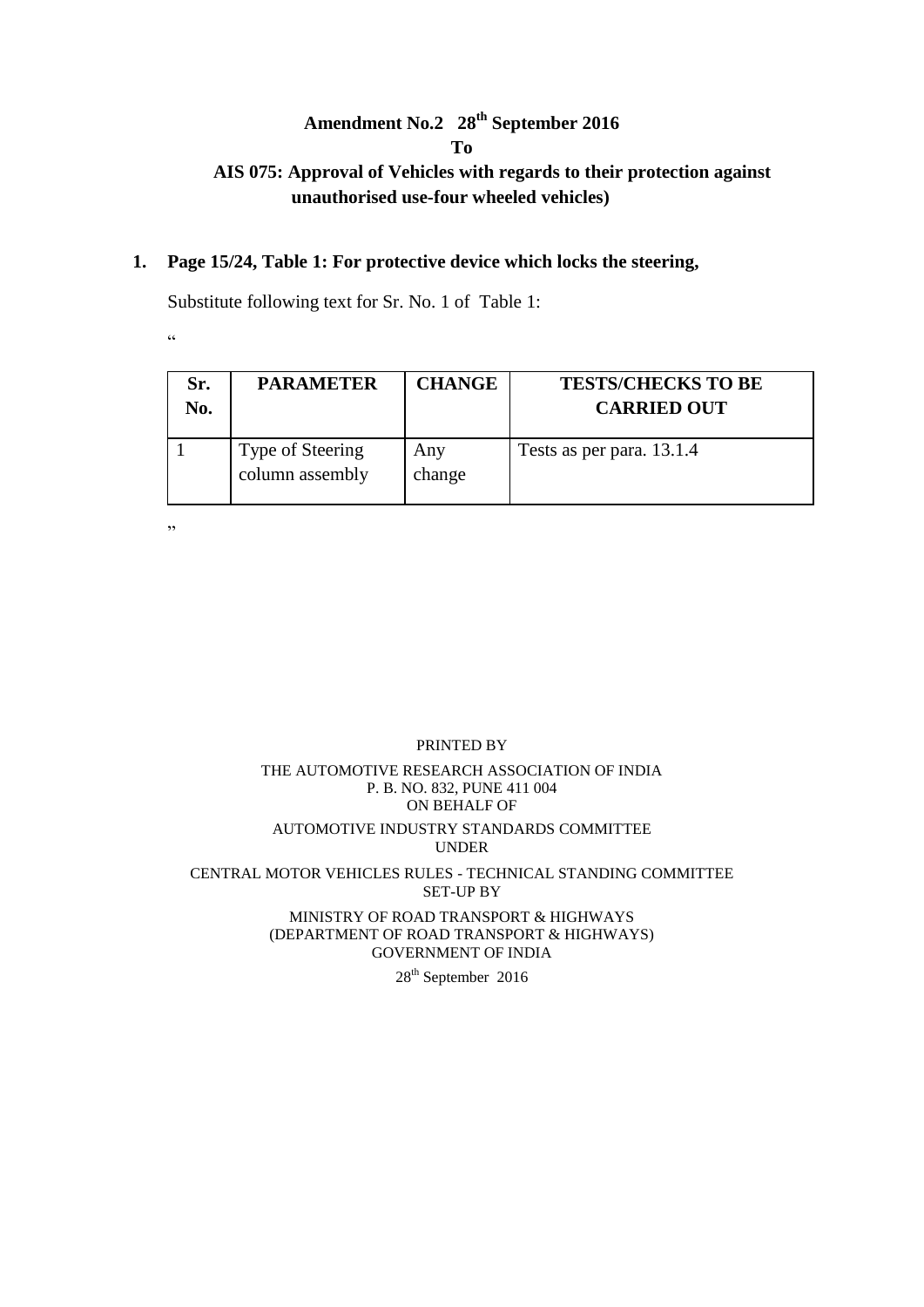#### **Amendment No.1 4 th May2016**

# **To**

# **AIS-075: 2006-Approval of Vehicles with regards to their protection against unauthorised use-four wheeled vehicles**

# **1. Page 1/24, Clause 1.**

Substitute following text for existing text

# **1. SCOPE**

This standard applies to

- 1.1 Part I: Motor vehicles of category M1 and N1 with regard to their protection against unauthorized use.
- 1.2. Part II: Motor vehicles of category M2, M3, N2 and N3 with regard to their protection against unauthorized use, if devices to prevent unauthorized use covered by this standard are fitted.

#### PRINTED BY

#### THE AUTOMOTIVE RESEARCH ASSOCIATION OF INDIA P. B. NO. 832, PUNE 411 004 ON BEHALF OF

#### AUTOMOTIVE INDUSTRY STANDARDS COMMITTEE UNDER

#### CENTRAL MOTOR VEHICLES RULES - TECHNICAL STANDING COMMITTEE SET-UP BY

#### MINISTRY OF ROAD TRANSPORT & HIGHWAYS (DEPARTMENT OF ROAD TRANSPORT & HIGHWAYS) GOVERNMENT OF INDIA

4<sup>th</sup> May 2016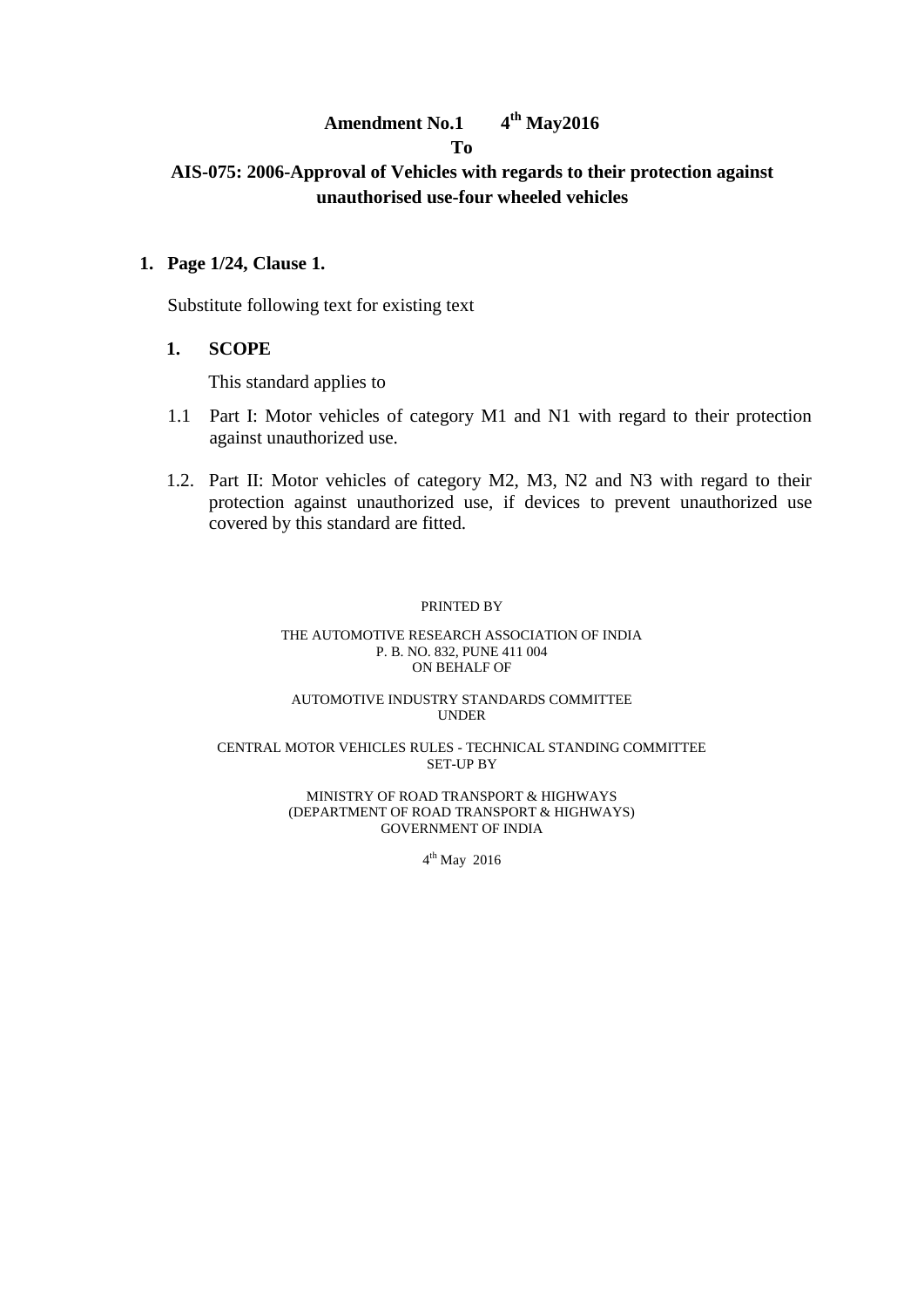# **AIS-075**

# AUTOMOTIVE INDUSTRY STANDARD

# **Approval of Vehicles with regard to their Protection against Unauthorized use - Four Wheeled Vehicles**

PRINTED BY

THE AUTOMOTIVE RESEARCH ASSOCIATION OF INDIA P. B. NO. 832, PUNE 411 004

ON BEHALF OF AUTOMOTIVE INDUSTRY STANDARDS COMMITTEE

UNDER CENTRAL MOTOR VEHICLE RULES - TECHNICAL STANDING COMMITTEE

> SET-UP BY MINISTRY OF SHIPPING, ROAD TRANSPORT & HIGHWAYS ( DEPARTMENT OF ROAD TRANSPORT & HIGHWAYS )

> > GOVERNMENT OF INDIA

October 2006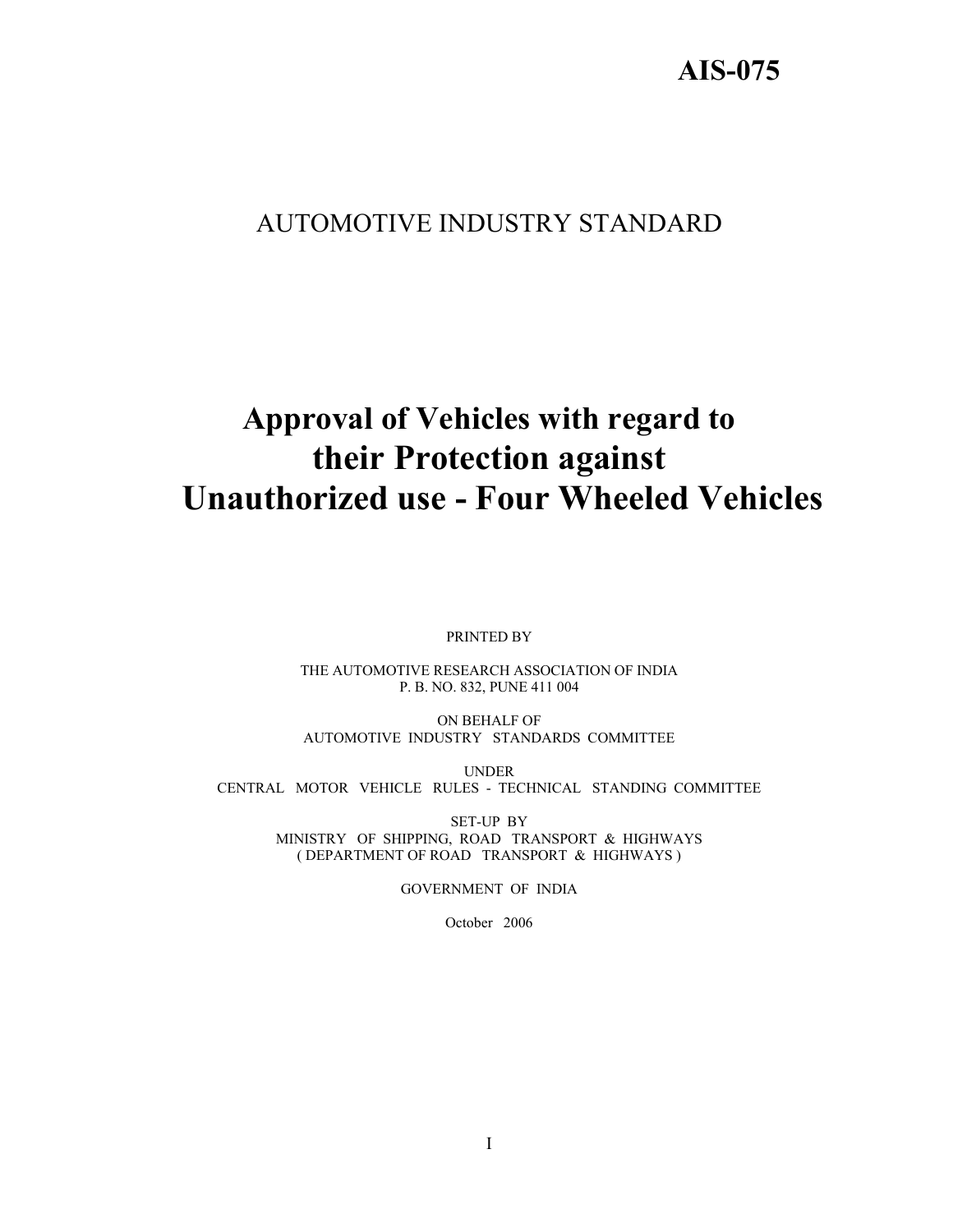| Sr.<br>No. | Corr-<br>igenda. | Amend-<br>ment | <b>Revision</b> | <b>Date</b> | Remark | Misc. |
|------------|------------------|----------------|-----------------|-------------|--------|-------|
|            |                  |                |                 |             |        |       |
|            |                  |                |                 |             |        |       |
|            |                  |                |                 |             |        |       |
|            |                  |                |                 |             |        |       |
|            |                  |                |                 |             |        |       |
|            |                  |                |                 |             |        |       |
|            |                  |                |                 |             |        |       |

# Status chart of the Standard to be used by the purchaser for updating the record

**General remarks:**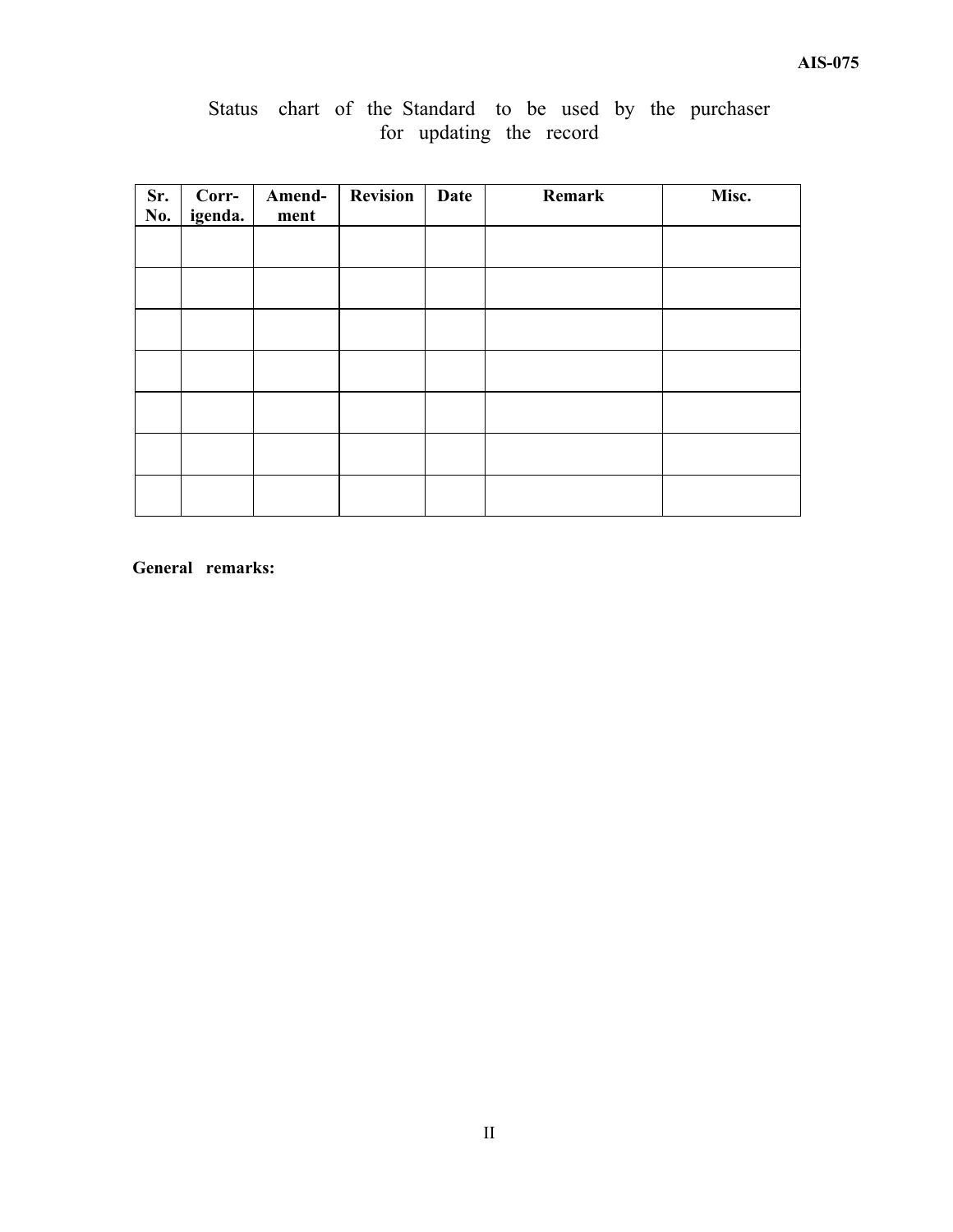#### **INTRODUCTION**

The Government of India felt the need for a permanent agency to expedite the publication of standards and development of test facilities in parallel when the work on the preparation of the standards is going on, as the development of improved safety critical parts can be undertaken only after the publication of the standard and commissioning of test facilities. To this end, the erstwhile Ministry of Surface Transport (MOST) has constituted a permanent Automotive Industry Standard Committee (AISC) vide order No. RT-11028/11/97-MVL dated September 15, 1997. The standards prepared by AISC will be approved by the permanent CMVR Technical Standing Committee (CTSC). After approval, the Automotive Research Association of India, (ARAI), Pune, being the secretariat of the AIS Committee, has published this standard. For better dissemination of this information ARAI may publish this document on their Web site.

Protection of 4 wheeled vehicles from unauthorized use is a safety aspect. Uniform provisions are required to be established for approval of such devices as fitted on the 4 wheeler vehicles. Such devices, in the form of locks are already in use for quite some time. The committee felt the need to standardize the testing and approval requirements of such devices. International provisions were studied in details. The Committee reviewed the requirements specific to India and finalized the standard.

Accordingly, Part I of the standard covers requirements for M1/N1 and it is based on Part I of ECE R116.

Part II of the standard covers requirements for M2, N2, M3, N3 and it is based on Part II of ECE R 18.

While preparing this standard, guidance has been taken from the following National / International Standards.

| <b>EEC</b> Directive<br>74/61/EEC          | Protection against unauthorized use (4 wheelers)                                                                                         |
|--------------------------------------------|------------------------------------------------------------------------------------------------------------------------------------------|
| ECE R 18<br>(Revision 3,<br>23 June, 2005) | Uniform provisions concerning the approval of<br>motor vehicles with regard to their protection against<br>unauthorized use (4 wheelers) |
| <b>ECE R 116</b><br>$(6$ April, 2005)-     | Uniform technical prescriptions concerning<br>the<br>protection of motor vehicles against unauthorized use<br>$-(Part I)$                |
| AIS-076<br>(Under formulation)             | Approval of Vehicle Alarm Systems (VAS) and<br>Motor Vehicles with regard to their Alarm Systems<br>(AS)                                 |

The Automotive Industry Standards Committee responsible for preparation of this standard is given in Annex : 4.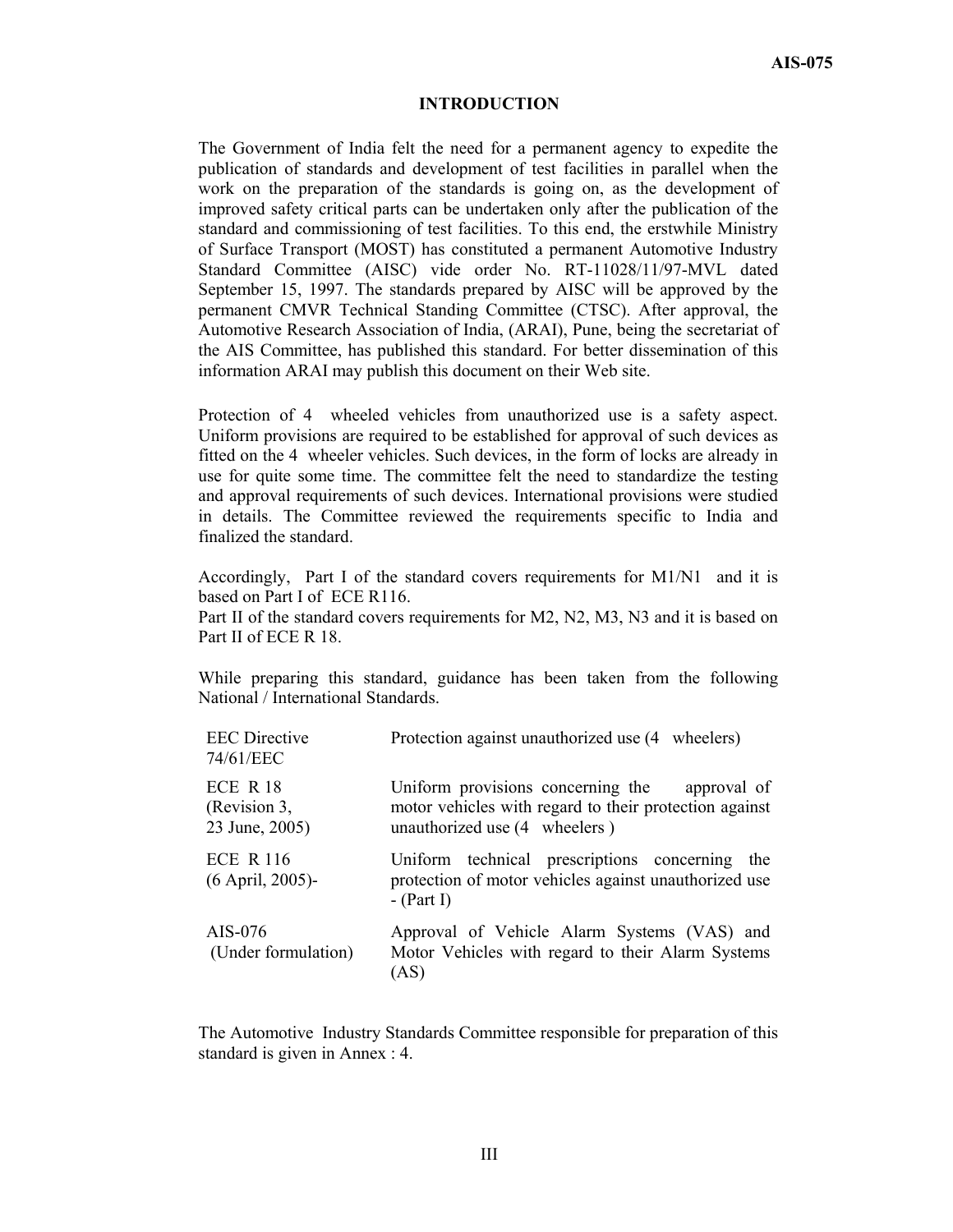# **Approval of Vehicles with regard to their Protection against Unauthorized use – Four Wheeled Vehicles**

## **1. SCOPE**

This standard applies to

- 1.1 Part I: Motor vehicles of category M1 and N1 with regard to their protection against unauthorized use.
- 1.2. Part II: Motor vehicles of category M2, M3, N2 and N3 with regard to their protection against unauthorized use.

#### **2. REFERENCES**

- 2.1 AIS-053 Automotive Vehicles Types Terminologies.
- 2.5 AIS-076 Approval of Vehicle Alarm Systems (VAS) and Motor Vehicles with regard to their Alarm Systems (AS) (Under formulation)

## **PART I**

# **APPROVAL OF MOTOR VEHICLE OF CATEGORY M1 AND N1 WITH REGARD TO ITS DEVICES TO PREVENT UNAUTHORIZED USE**

#### **3. DEFINITIONS**

For the purpose of Part I of this standard,

- 3.1. **"Vehicle type"** means a category of motor vehicles, which do not differ in such essential respects as:
- 3.1.1 the manufacturer's type designation,
- 3.1.2 the arrangement and design of the vehicle component or components on which the device to prevent unauthorized use acts,
- 3.1.3 the type of device to prevent unauthorized use;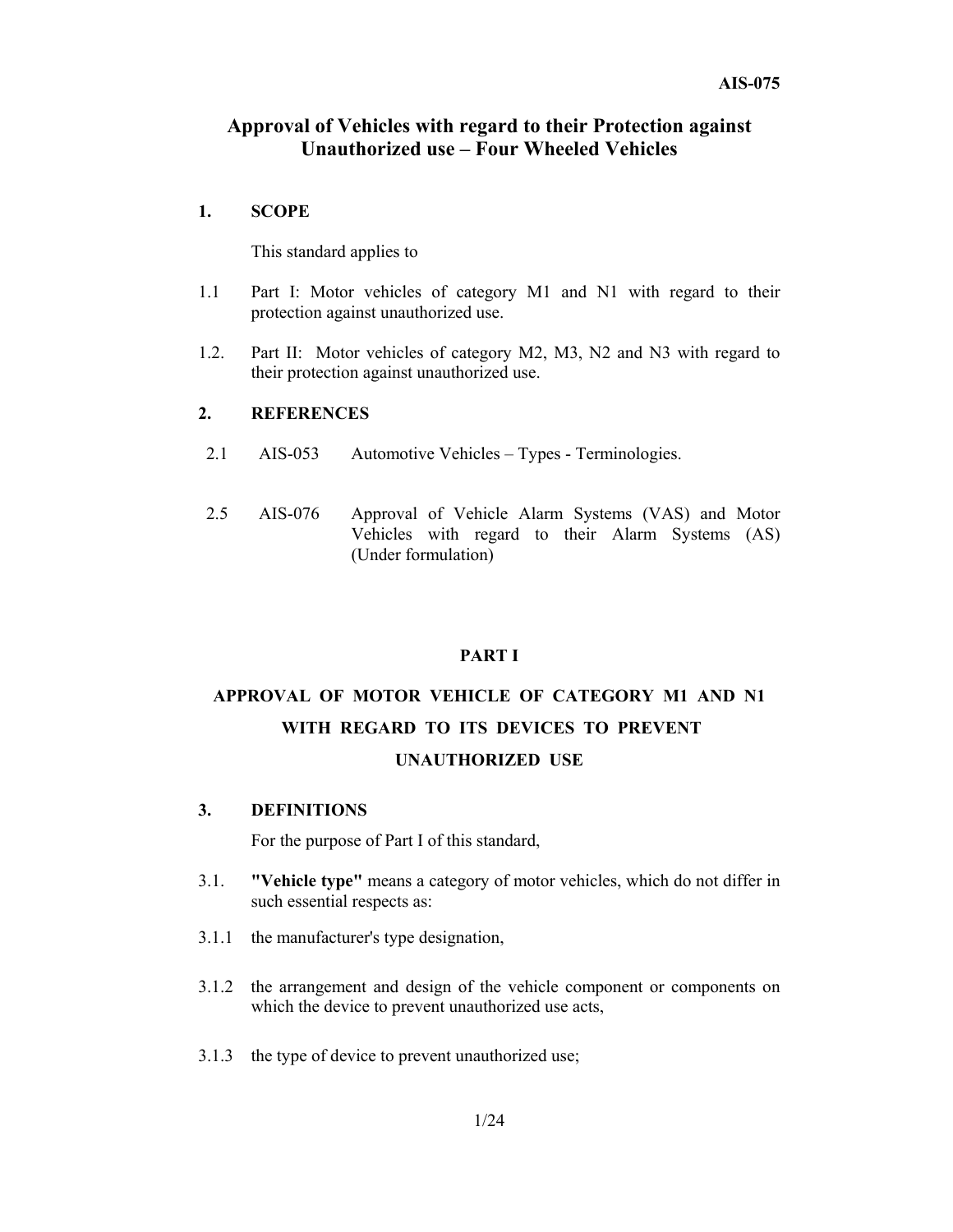- 3.2 **"Device to prevent unauthorized use"** means a system designed to prevent unauthorized normal activation of the engine or other source of main engine power of the vehicle in combination with at least one system which:
	- Locks the steering**,** or
	- Locks the transmission, or
	- Locks the gearshift control.
- 3.3 **"Steering"** means the steering control, the steering column and its accessory cladding, the steering shaft, the steering gearbox and all other components which directly affect the effectiveness of the device to prevent unauthorized use.
- 3.4 **''Combination''** means one of the specifically developed and constructed variations of a locking system which, when properly activated, permits operation of the locking system.
- 3.5 **"Key"** means any device designed and constructed to provide a method of operating a locking system, which is designed and constructed to be operated only by that device.
- 3.6. **"Rolling code"** means an electronic code consisting of several elements the combination of which changes at random after each operation of the transmitting unit.

## **4. APPLICATION FOR CMVR APPROVAL**

- 4.1 Application for CMVR type approval for a vehicle type in respect of the devices to prevent unauthorized use.
- 4.1.1 The application for CMVR type approval of a vehicle type with regard to its devices to prevent unauthorized use must be submitted by the vehicle manufacturer or by his duly authorized representative.
- 4.1.2 It must be accompanied by the documents containing the information specified in Part I - Annex 1.
- 4.1.2.1 A detailed description of the vehicle type with regard to the arrangement and design of the control or of the unit on which the protective device acts must be given.
- 4.1.3 A vehicle representative of the type to be approved must be submitted to the testing agency.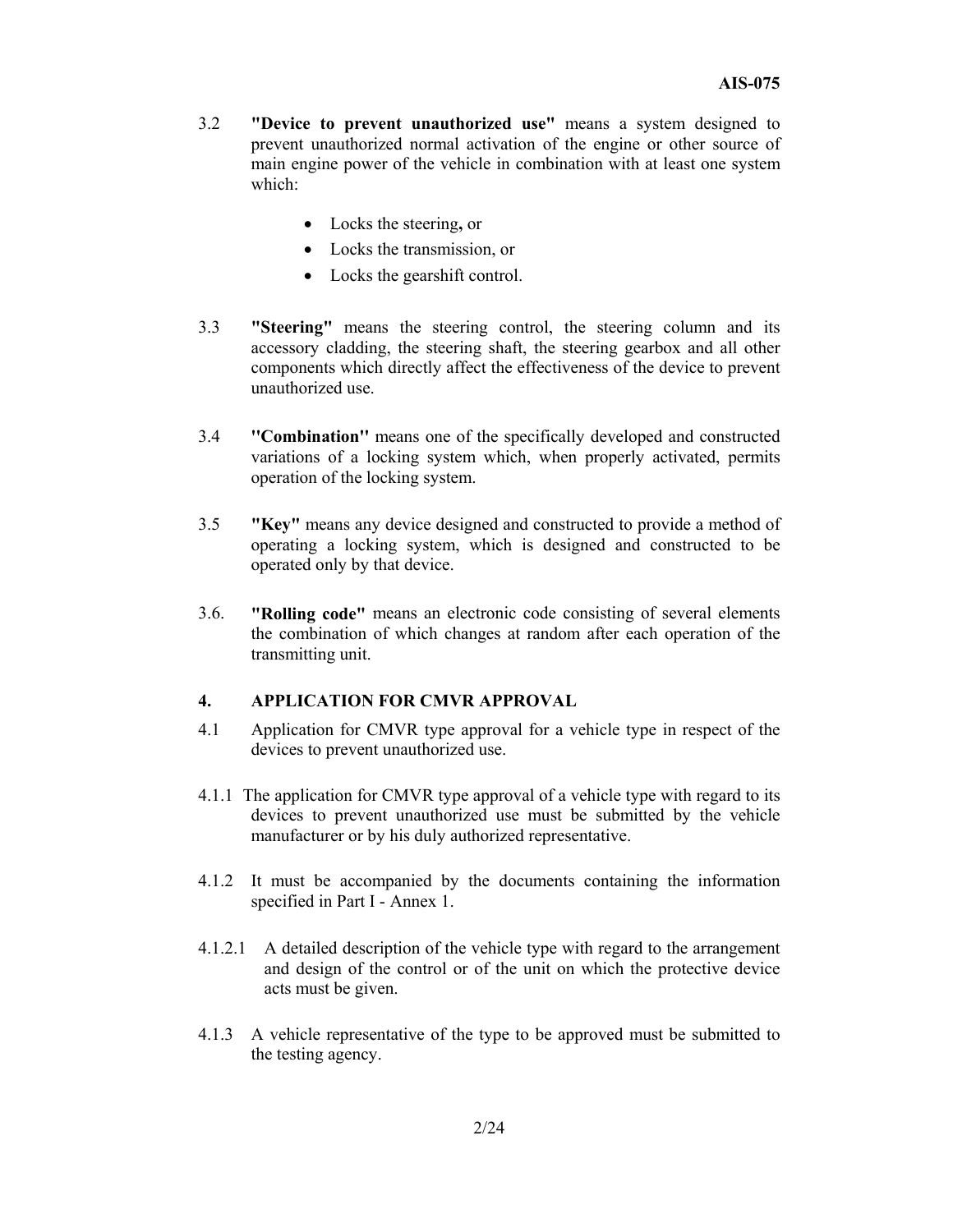4.1.4 A vehicle not comprising all the components proper to the type may be accepted provided that it can be shown by the applicant to the satisfaction of the test agency that the absence of the components omitted has no effect on the results of the verifications, so far as the requirements of this standard are concerned.

# **5. GENERAL SPECIFICATIONS**

- 5.1. The device to prevent unauthorized use shall be so designed that it is necessary to put it out of action in order to enable:
- 5.1.1. The engine to be started by means of the normal control; and
- 5.1.2. The vehicle to be steered, driven or moved forward under its own power.
- 5.1.3. The requirements of para 5.1 can be achieved at the same time as or before to the actions described in paragraphs 5.1.1 and 5.1.2.
- 5.2. The requirements of paragraph 5.1 shall be met by the application of a single key.
- 5.3. Except in the case provided for in paragraph 6.1.5 a system operated with a key inserted in a lock shall not permit removal of the key before the device referred to in paragraph 5.1 has come into action or has been set to act.
- 5.4 The device to prevent unauthorized use referred to in paragraph 5.1 above, and the vehicle components on which it operates, shall be so designed that it cannot rapidly and without attracting attention be opened, rendered ineffective or destroyed by, for example, the use of low-cost, easily concealed tools, equipment or fabrications readily available to the public at large.
- 5.5 The device to prevent unauthorized use shall be fitted to the vehicle as an item of original equipment (i.e. equipment installed by the vehicle manufacturer prior to first retail sale). It shall be fitted in such a way that even after removal of its housing it cannot, when in the blocked condition, be dismantled otherwise than with special tools. If it was possible to render the device to prevent unauthorized use ineffective by the removal of screws, those screws shall, unless they are of the non-removable type, be covered by parts of the blocked protective device.
- 5.6. Mechanical locking systems shall provide at least 1,000 different key combinations or a number equal to the total number of vehicles manufactured annually if less than 1,000. In vehicles of one type (i.e. models and variants using the same device), the frequency of occurrence of each combination shall be roughly one per 1,000.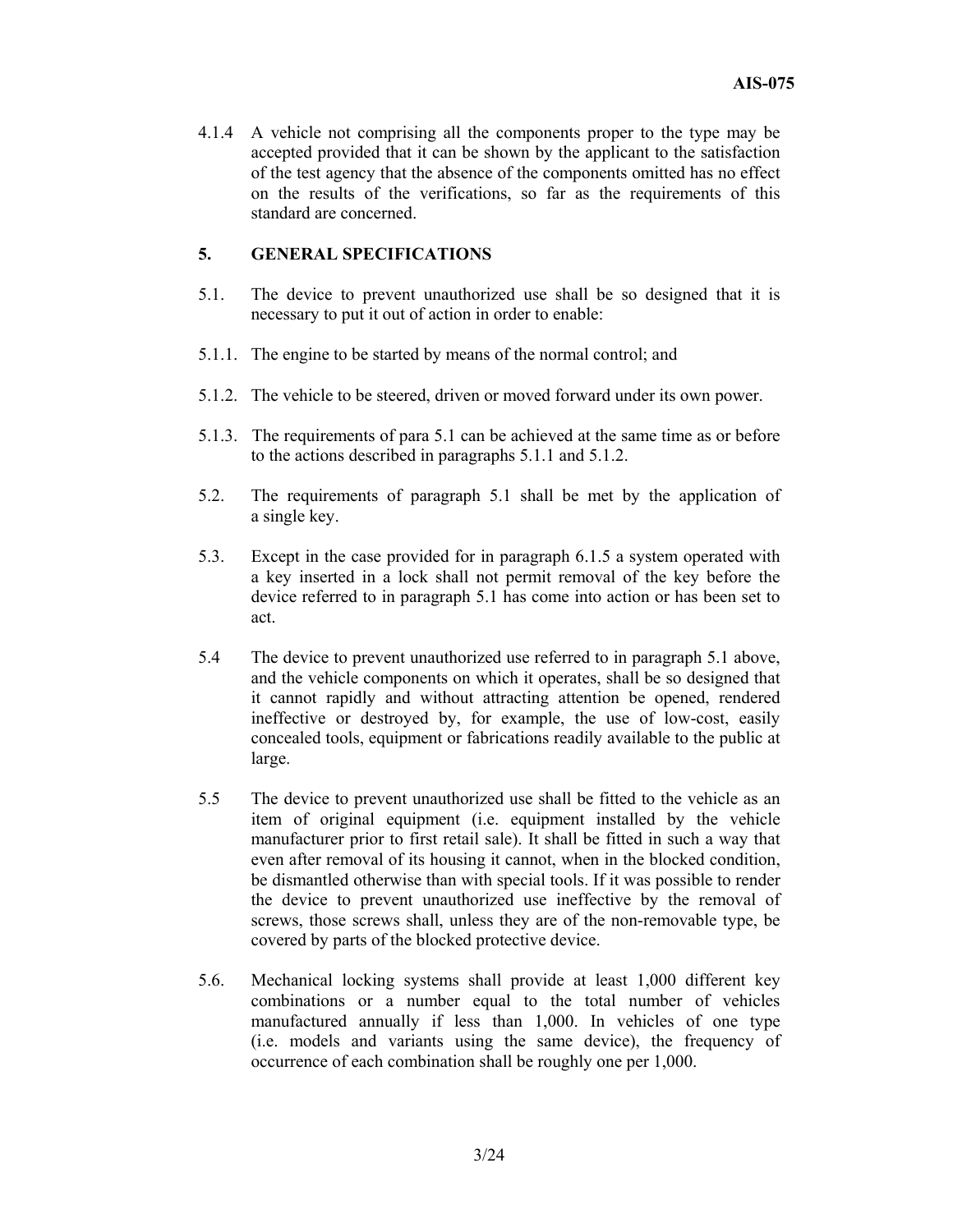- 5.7 Electrical/electronic locking systems, e.g. remote control, shall have at least 50,000 variants and shall incorporate a rolling code and/or have a minimum scan time of ten days, e.g. a maximum of 5,000 variants per 24 hours for 50,000 variants minimum.
- 5.8 Regarding the nature of device to prevent unauthorized use, paragraphs 5.6 and 5.7 shall be applied.
- 5.9 The key and lock shall not be visibly coded in the installed condition on the vehicle.
- 5.10 The lock shall be so designed, constructed and fitted that turning of the lock cylinder, when in the locked position, with a torque of less than 2.45 Nm is not possible with any key other than the mating key, and
- 5.10.1 For lock cylinders with pin tumblers no more than two identical tumblers operating in the same direction shall be positioned adjacent to each other, and in a lock there shall not be more than 60 % identical tumblers,
- 5.10.2 For lock cylinders with disc tumblers no more than two identical tumblers operating in the same direction shall be positioned adjacent to each other, and in a lock there shall not be more than 50 % identical tumblers.
- 5.11 Devices to prevent unauthorized use shall be such as to exclude any risk of accidental operating failure while the engine is running, particularly in the case of blockage likely to compromise safety.
- 5.11.1 It shall not be possible to activate devices to prevent unauthorized use without first setting the engine controls to a stop condition and then performing an action which is not an uninterrupted continuation of stopping the engine or without first setting the engine controls to a stop condition and when the vehicle is stationary with the parking brake applied or the speed of the vehicle does not exceed 4 km/h.
- 5.11.2 In the case of devices to prevent unauthorized use, if the action of key withdrawal activates the device it shall either necessitate a minimum movement of 2 mm before activation of the device or incorporate an override facility to prevent accidental removal or partial withdrawal of the key.
- 5.11.3 Paragraphs 5.10, 5.10.1, 5.10.2 and 5.11.2 are only applicable to devices which include mechanical keys.
- 5.12 Power assistance may be used only to activate the locking and/or unlocking action of the device to prevent unauthorized use. The device shall be kept in its operating position by any suitable means which does not need a power supply.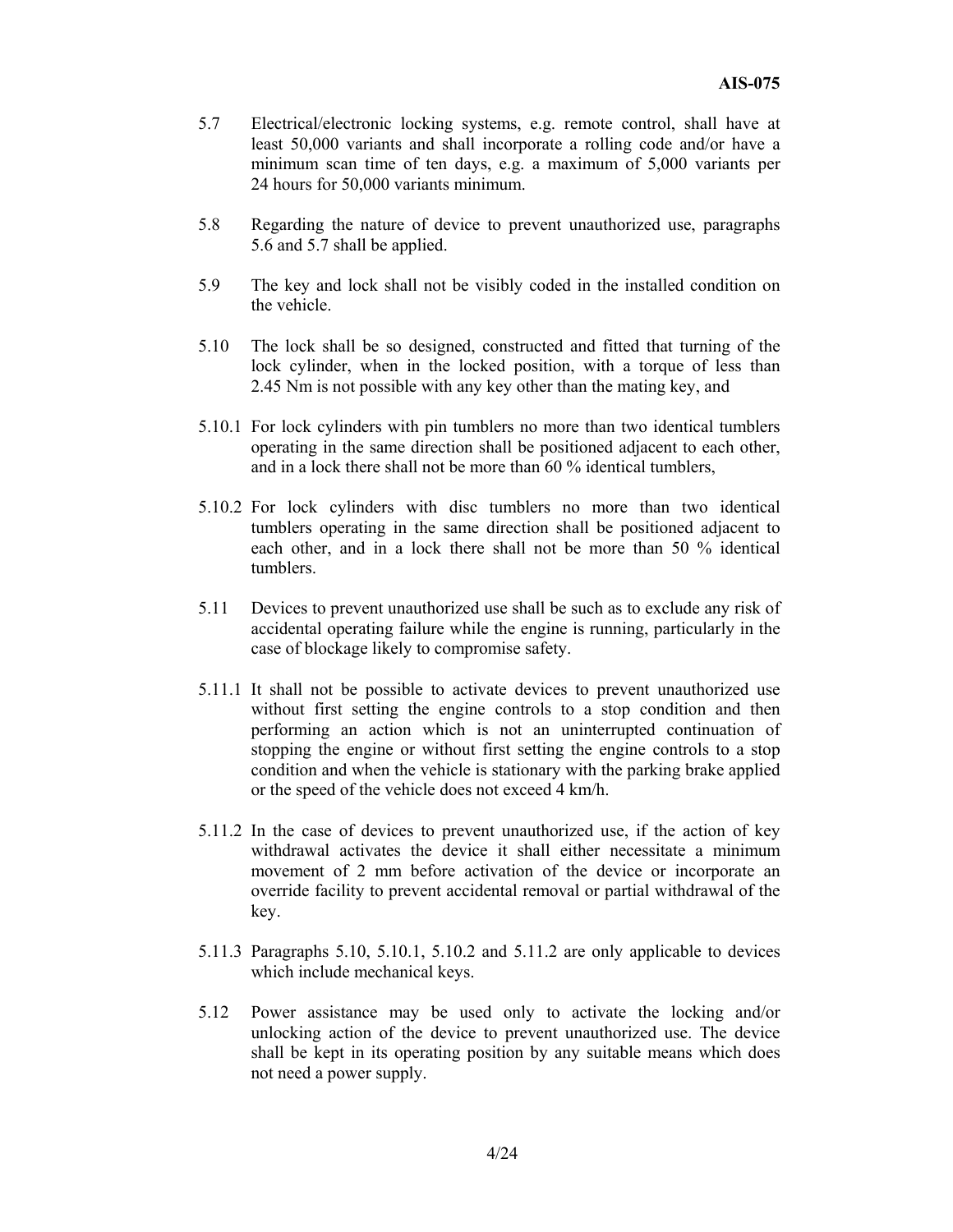- 5.13 It shall not be possible to activate the motive power of the vehicle by normal means until the device to prevent unauthorized use has been deactivated.
- 5.14 Devices to prevent unauthorized use preventing release of the brakes of the vehicle shall not be permitted.
- 5.15 If the device to prevent unauthorized use is equipped with a driver warning feature it shall be activated when the operator opens the driver's side door, unless the device has been activated and the key removed by the operator.

# **6. PARTICULAR SPECIFICATIONS**

In addition to the general specifications prescribed in paragraph 5, the device to prevent unauthorized use shall meet the particular conditions prescribed below:

#### **6.1 Devices to prevent unauthorized use acting on the steering**

- 6.1.1 A device to prevent unauthorized use acting on the steering shall render the steering inoperative. Before the engine can be started, the normal steering operation must be restored.
- 6.1.2 When the device to prevent unauthorized use is set to act, it shall not be possible to prevent the device from functioning.
- 6.1.3 The device to prevent unauthorized use must continue to meet the requirements of paragraphs 5.11, 6.1.1, 6.1.2 and 6.1.4 after it has undergone 2,500 locking cycles in each direction of the wear producing test specified in Part I - Annex 2 to this standard.
- 6.1.4 The device to prevent unauthorized use shall, in its activated position, satisfy one of the following criteria:
- 6.1.4.1 It shall be strong enough to withstand, without damage to the steering mechanism likely to compromise safety, the application of a torque of 300 Nm about the axis of the steering spindle in both directions under static conditions.
- 6.1.4.2 It shall incorporate a mechanism designed to yield or slip, such that the system will withstand, either continuously or intermittently, the application of a torque of at least 100 Nm*.* The locking system must still withstand the application of this torque after the test specified in Part II - Annex 2 to this standard.
- 6.1.4.3 It shall incorporate a mechanism designed to permit the steering wheel to rotate freely on the blocked steering spindle. The blocking mechanism shall be strong enough to withstand the application of a torque of 200 Nm about the axis of the steering spindle in both directions under static conditions.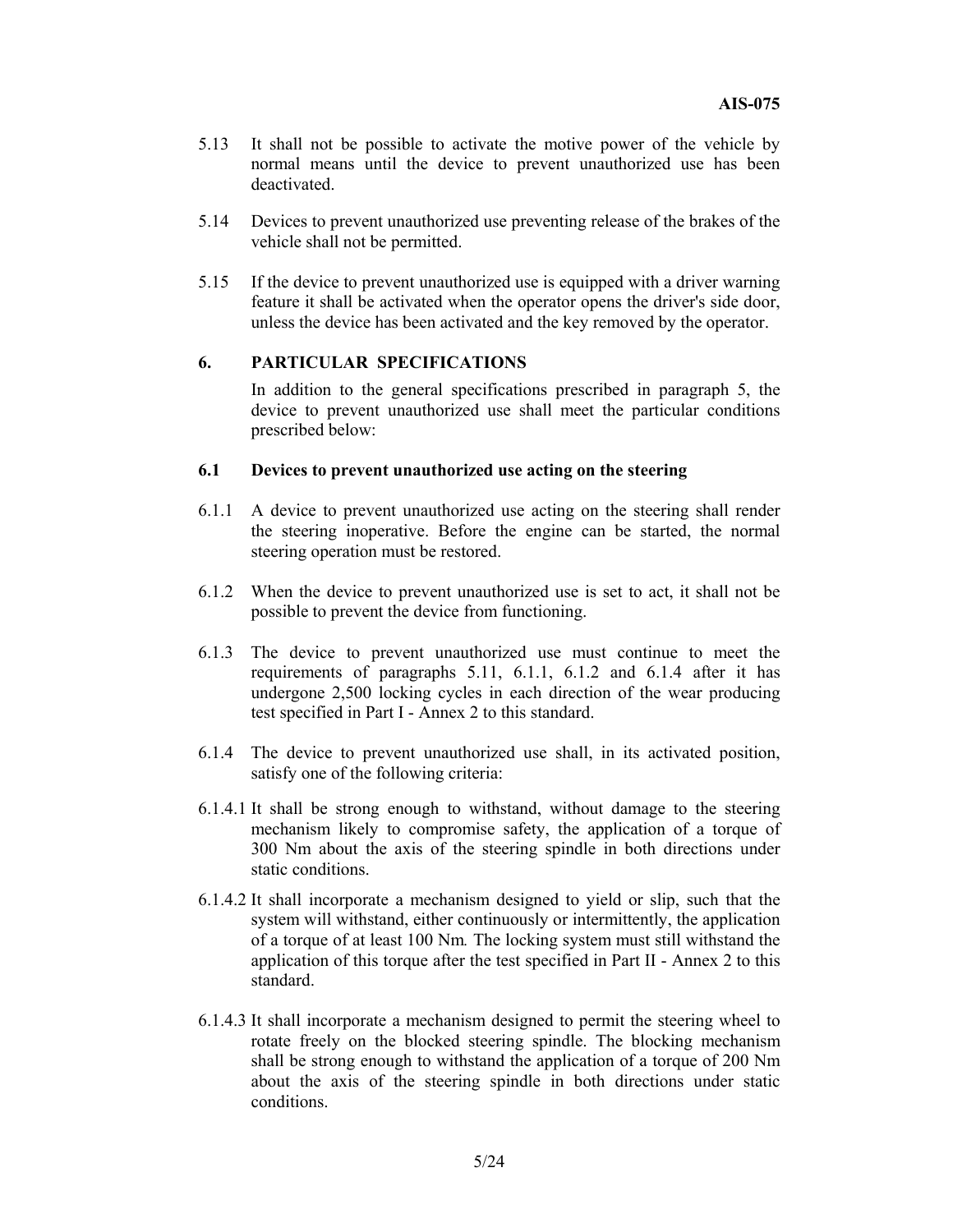- 6.1.5 If the device to prevent unauthorized use is such that the key can be removed in a position other than the position in which the steering is inoperative, it shall be so designed that the maneuver required to reach that position and removal of the key cannot be effected inadvertently.
- 6.1.6. If a component fails such that the torque requirements specified in paragraphs 6.1.4.1, 6.1.4.2 and 6.1.4.3 cannot be easily applied, yet the steering system remains blocked, the system shall satisfy the requirements.

#### **6.2. Devices to prevent unauthorized use acting on the transmission**

- 6.2.1 A device to prevent unauthorized use acting on the transmission shall prevent the rotation of the vehicle's driving wheels.
- 6.2.2 When the device to prevent unauthorized use is set to act, it shall not be possible to prevent the device from functioning.
- 6.2.3 It shall not be possible for the transmission to be blocked inadvertently when the key is in the lock of the device to prevent unauthorized use, even if the device preventing starting of the engine has come into action or been set to act.
- 6.2.4 The device to prevent unauthorized use shall be so designed and constructed that it remains fully effective even after some degree of wear as a result of 2,500 locking cycles in each direction.
- 6.2.5 If the device to prevent unauthorized use is such that the key can be removed in a position other than the position in which the transmission is locked, it shall be so designed that the maneuver required to reach that position and remove the key cannot be effected inadvertently.
- 6.2.6 The device to prevent unauthorized use shall be strong enough to withstand, without damage likely to compromise safety, the application in both directions and in static conditions of a torque 50 per cent greater than the maximum torque that can normally be applied to the transmission. In determining the level of this testing torque account shall be taken not of the maximum engine torque, but of the maximum torque that can be transmitted by the clutch or by the automatic transmission.

#### **6.3. Devices to prevent unauthorized use acting on the gearshift control**

- 6.3.1. A device to prevent unauthorized use acting on the gearshift control shall be capable of preventing any change of gear.
- 6.3.2. In the case of manual gearboxes it must be possible to lock the gearshift lever in reverse only; in addition locking in neutral shall be permitted.
- 6.3.3. In the case of automatic gearboxes provided with a "parking" position it must be possible to lock the mechanism in the parking position only; in addition locking in neutral and/or reverse shall be permitted.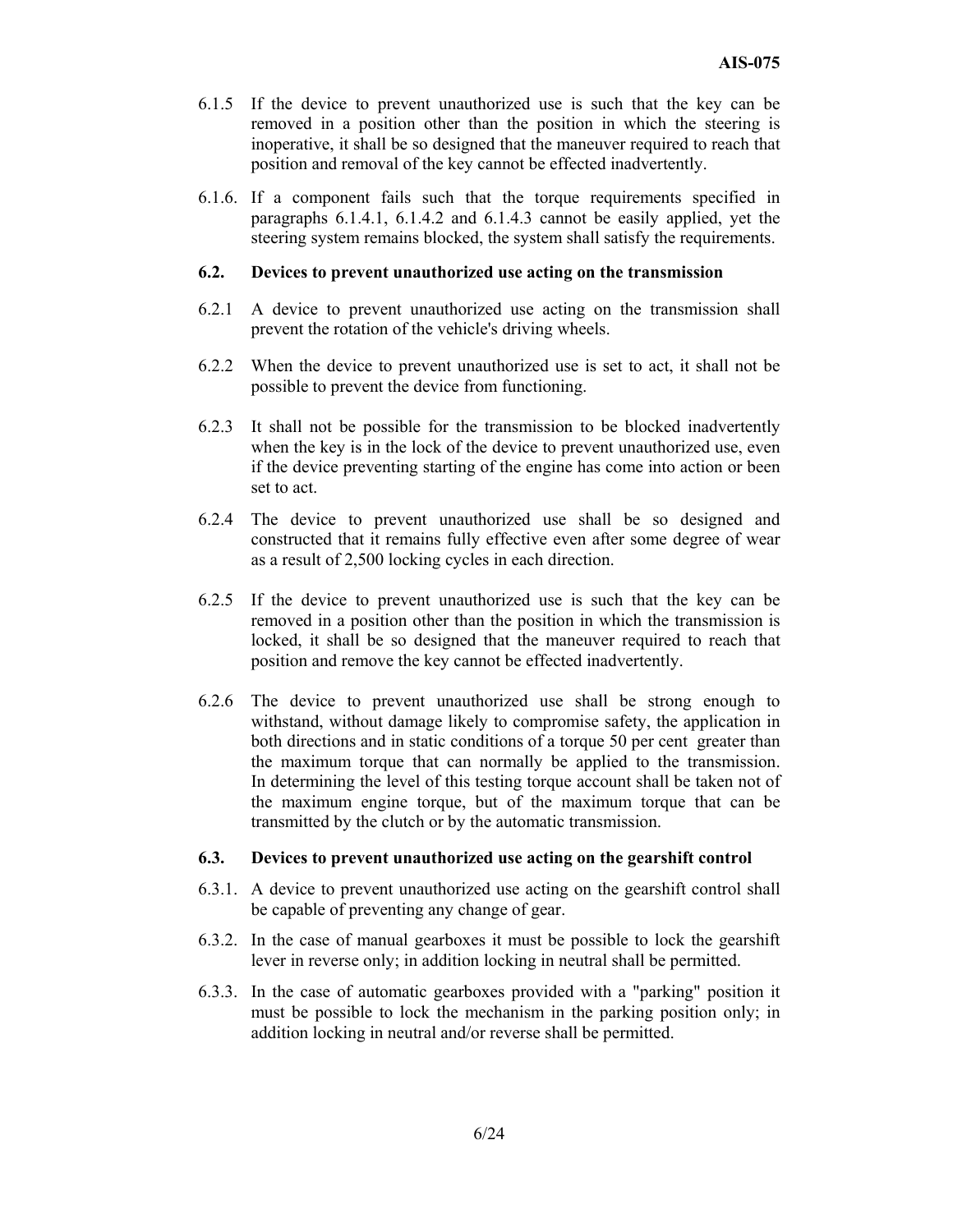- 6.3.4. In the case of automatic gearboxes not provided with a "parking" position it must be possible to lock the mechanism in the following positions only: neutral and/or reverse.
- 6.3.5. The device to prevent unauthorized use shall be so designed and constructed that it remains fully effective even after some degree of wear as a result of 2,500 locking cycles in each direction.

# **7.0 ELECTROMECHANICAL AND ELECTRONIC DEVICES TO PREVENT UNAUTHORIZED USE**

Electromechanical and electronic devices to prevent unauthorized use, where fitted, shall comply with the requirements of paragraphs 5 and 6 above and additional requirements of immobilizers / VAS mentioned in this para.

# **7.1 Operation Parameters and Test Conditions**

7.1.1 Operation parameters

 All components of the electromechanical and electronic devices shall comply with requirements given in paragraph 6 of AIS-076.

This requirement does not apply to:

- i) Those components that are fitted and tested as part of the vehicle, whether or not an immobilizer is fitted (e.g. lamps); or,
- ii) Those components that have previously been tested as part of the vehicle and documentary evidence has been provided.
- 7.1.2 Test conditions

 All the tests shall be carried out in sequence on a single electromechanical and electronic device. However, at the discretion of the test agency, other samples may be used if this is not considered to affect the results of the other tests.

7.1.3 Operation test

Upon completion of all the tests specified below, the electromechanical and electronic device shall be tested under the normal test conditions specified in paragraph 6.2.1.2 of AIS-076 to check that it continues to function normally. Where necessary, fuses may be replaced prior to the test.

All components of the electromechanical and electronic devices shall comply with requirements given in paragraphs 6.2.2 to 6.2.8 and 6.2.12 of AIS-076.

7.2 If above mentioned requirements are met while testing immobilizers / VAS as per AIS-076, separate testing of electromechanical and electronic devices as per this standards is not required.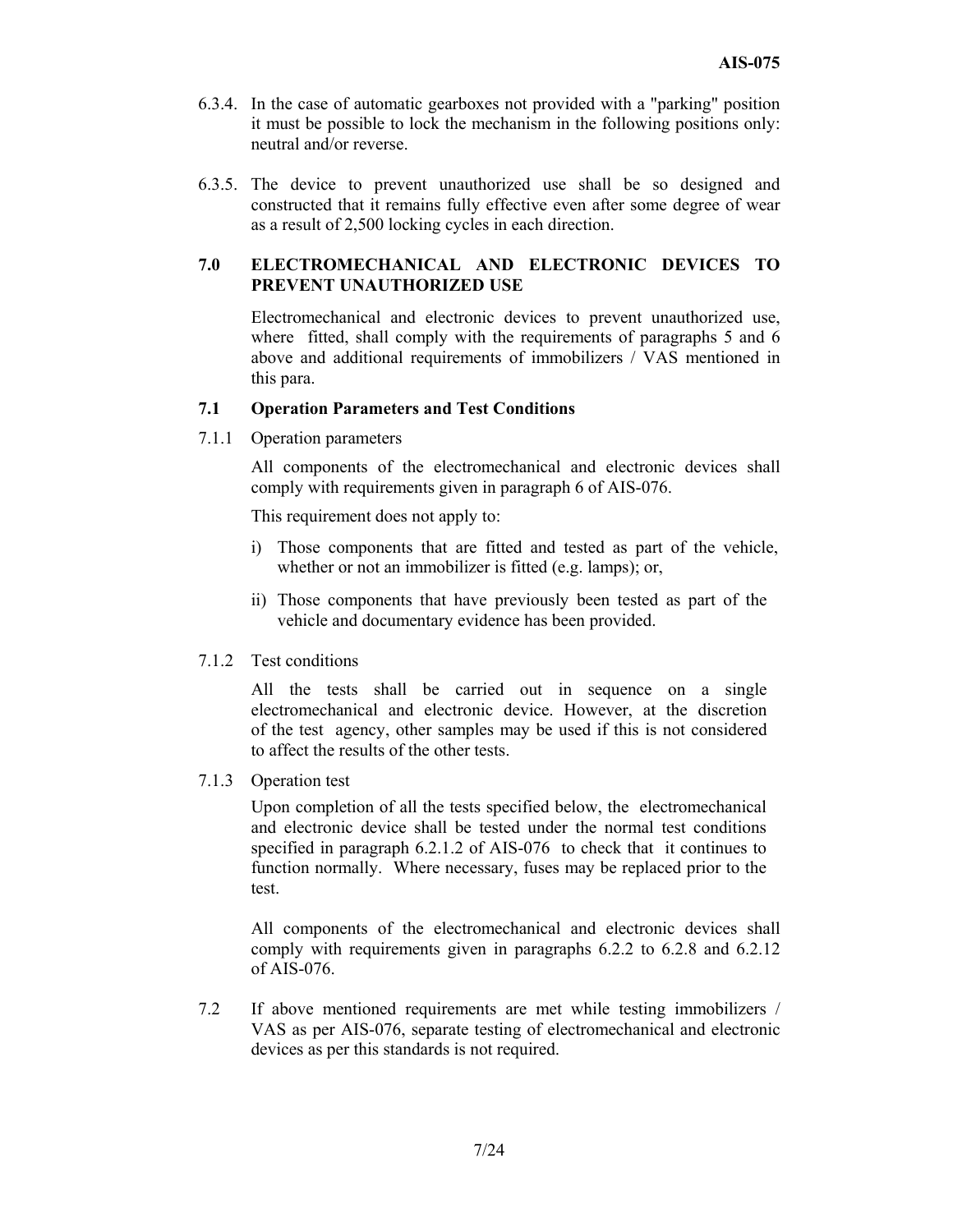7.3 If the technology of the device is such that paragraphs 5 and 6 above and AIS-076 are not applicable, it shall be verified that care has been taken to preserve safety of the vehicle. The functioning process of these devices shall incorporate secure means to prevent any risk of blocking or accidental dis-functioning, which could compromise the safety of the vehicle.

# **8. MODIFICATION OF THE VEHICLE TYPE AND EXTENSION OF APPROVAL**

- 8.1 Every modification of the vehicle type shall be notified to the approving authority which approved the vehicle type. The approving authority will consider the factors given in Table 1, 2, 3, or 4, depending upon the type of protective device used, while selecting a vehicle to represent a range of variants for testing a vehicle for type approval as per requirements of this standard and for extension of type approval certificate for changes affecting the performance related to these requirements.
- 8.2 If the changes affect some of the requirements, checks/tests need to be done only for those requirements.
- 8.3 No tests/ checks to be done if it is only a vehicle variant.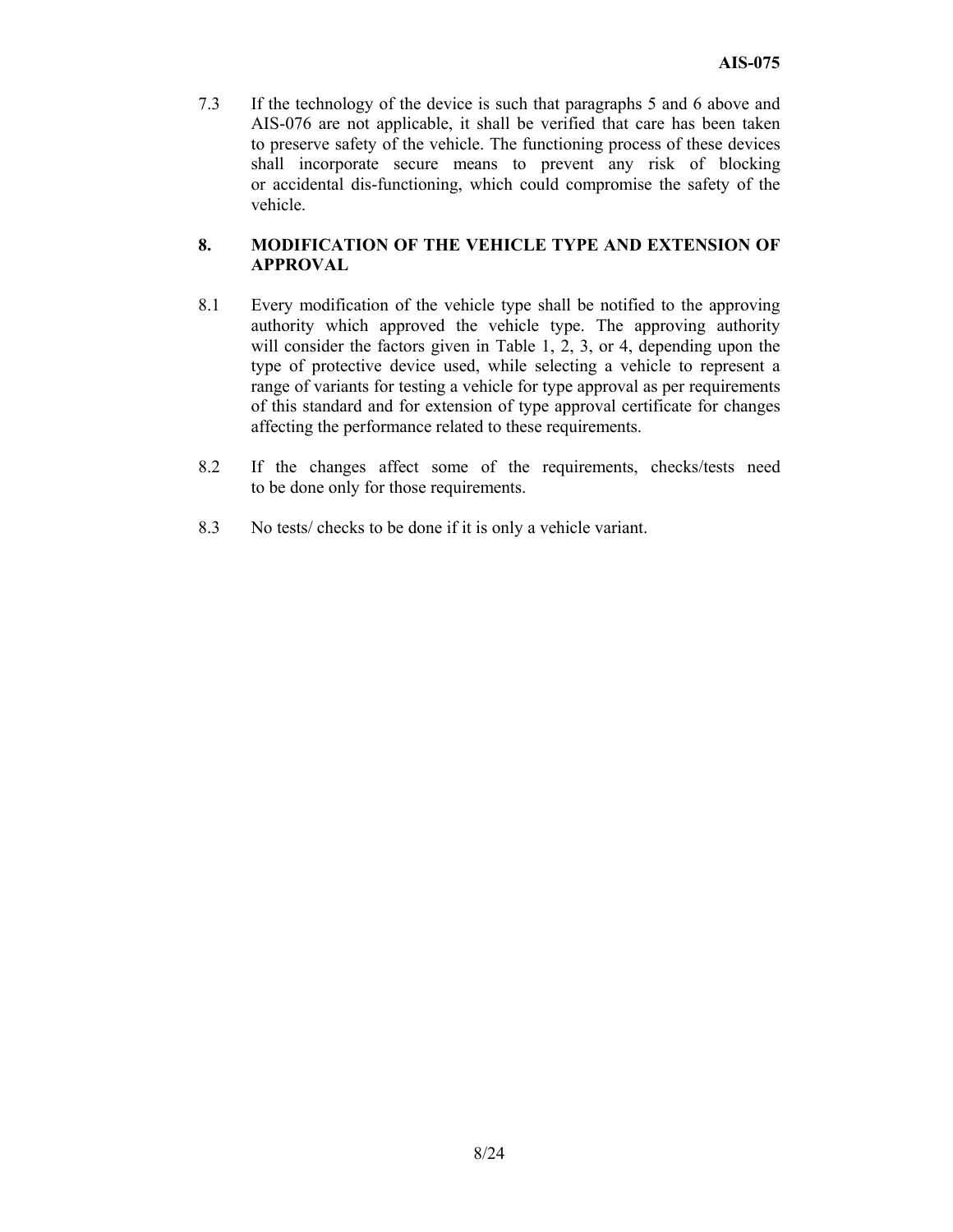# **TABLE 1**

# **FOR PROTECTIVE DEVICES WHICH LOCK THE STEERING**

| <b>S.NO.</b>   | <b>PARAMETER</b>                          | <b>CHANGE</b>                               | <b>TESTS/CHECKS TO BE CARRIED OUT</b>                                                                                 |
|----------------|-------------------------------------------|---------------------------------------------|-----------------------------------------------------------------------------------------------------------------------|
|                | of<br>Steering<br>Type<br>column assembly | Any change                                  | Tests as per para. 6.1.4                                                                                              |
| $\overline{2}$ | of Protective<br>Type<br>Device           | Completely<br>new device                    | All requirements to be checked<br>Tests as per para. $6.1.3$ and $6.1.4$                                              |
|                |                                           | Material<br>and/or<br>properties<br>of Bolt | Note:<br>If the protective device is approved on any<br>other model, only test as per para. 6.1.4 need<br>to be done. |

# **TABLE 2**

# **FOR PROTECTIVE DEVICES WHICH LOCK THE TRANSMISSION**

| <b>S.NO. PARAMETER</b> | <b>CHANGE</b> | <b>TESTS/CHECKS TO BE CARRIED OUT</b>              |
|------------------------|---------------|----------------------------------------------------|
| Protective device      | Any change    | All requirements to be checked as per<br>para. 6.2 |

# **TABLE 3**

# **FOR PROTECTIVE DEVICES WHICH LOCK THE GEAR SHIFT MECHANISM**

| <b>S.NO. PARAMETER</b>                      | <b>CHANGE</b> | <b>TESTS/CHECKS TO BE CARRIED OUT</b>                |
|---------------------------------------------|---------------|------------------------------------------------------|
| Location of Protective   Mounting<br>device | arrangement   | All requirements to be checked as per<br>para. $6.3$ |

# **TABLE 4**

# **FOR ELECTROMECHANICAL AND ELECTRONIC PROTECTIVE DEVICES**

| <b>S.NO.</b> | <b>PARAMETER</b>   | <b>CHANGE</b> | <b>TESTS/CHECKS TO BE CARRIED OUT</b>     |
|--------------|--------------------|---------------|-------------------------------------------|
|              | Schematic/logic of | Any Change    | Requirements to be checked as per para. 7 |
|              | Device             |               |                                           |
|              | Component $(s)$ of | Any Change    | Requirements to be checked as per para. 7 |
|              | device             |               |                                           |
|              | Software           | Any Change    | Requirements to be checked as per para. 7 |
|              |                    |               |                                           |

# **9. CONFORMITY OF PRODUCTION REQUIREMENTS**

As and when applicable Whole Vehicle CoP procedure laid down by the Ministry of Shipping, Road Transport and Highways (MoSRT&H) shall be applicable for the purpose of CoP through verification of required parameters.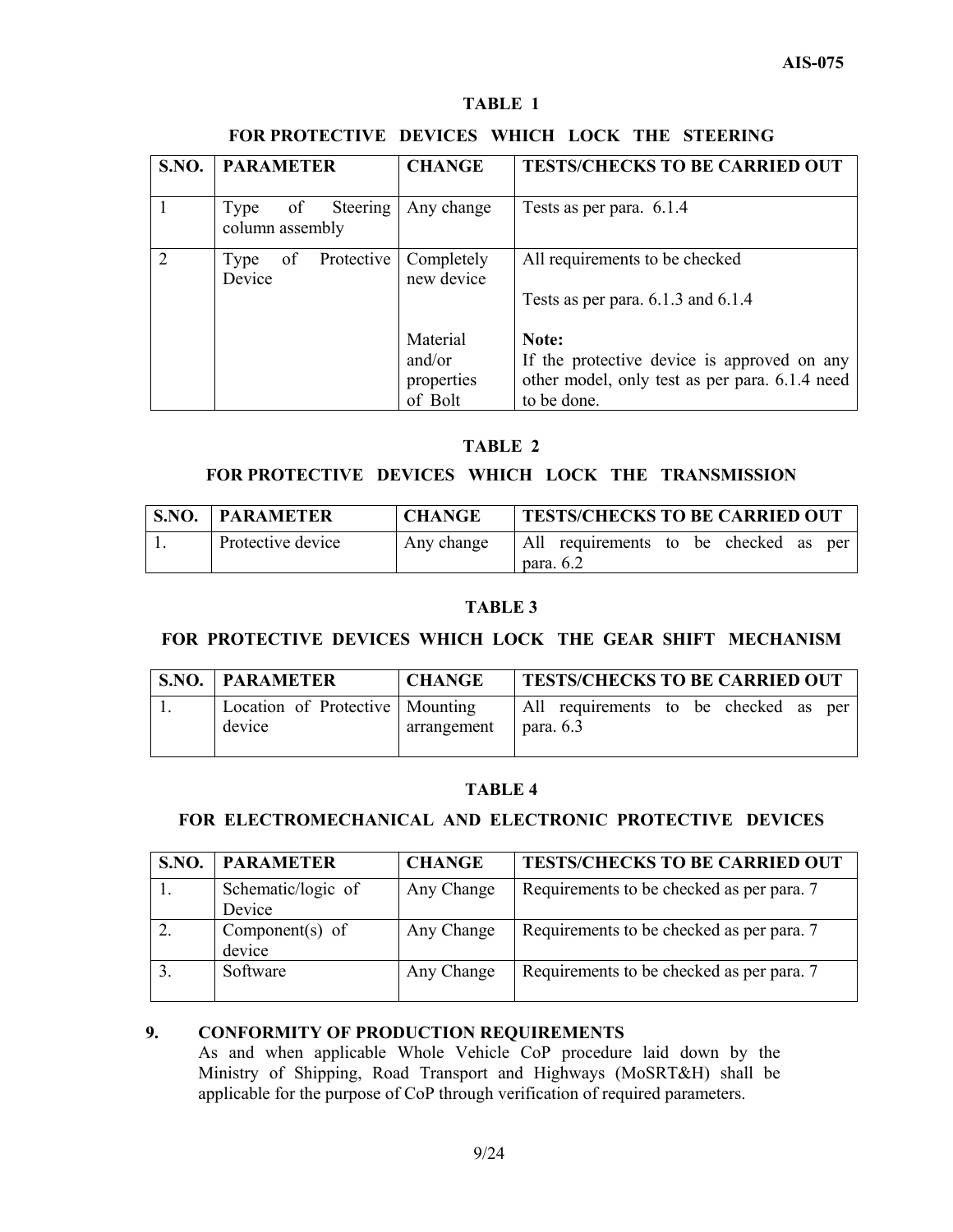# **AIS-075**

## **PART II**

# **APPROVAL OF MOTOR VEHICLE OF CATEGORY M2, M3, N2 AND N3 WITH REGARD TO ITS DEVICES TO PREVENT UNAUTHORIZED USE**

## **10. DEFINITIONS**

For the purpose of Part II of this standard,

- 10.1. **"Approval of a vehicle"** means the approval of a vehicle type with regard to its protection against unauthorized use
- 10.2. **"Vehicle type"** means a category of motor vehicles of categories M2, M3, N2 and N3, which do not differ in such essential respects as:
- 10.2.1 The manufacturer's indications of the vehicle type;
- 10.2.2 The arrangement and design of the vehicle component or components on which the protective device acts,
- 10.2.3 The type of protective device
- 10.3. **"Protective device"** means a system designed to prevent unauthorized normal activation of the engine or other source of main engine power of the vehicle in combination with at least one system which:
	- locks the steering, or
	- locks the transmission; or
	- locks the gearshift control.
- 10.4. **"Steering"** means the steering control, the steering column and its accessory cladding, the steering shaft, the steering gearbox and all other components which directly affect the effectiveness of the protective device
- 10.5. **"Combination"** means one of the specifically planned and constructed variations of a locking system which, when properly activated, permits operation of the locking system.
- 10.6. **"Key"** means any device designed and constructed to provide a method of operating a locking system which is designed and constructed to be operated only by that device.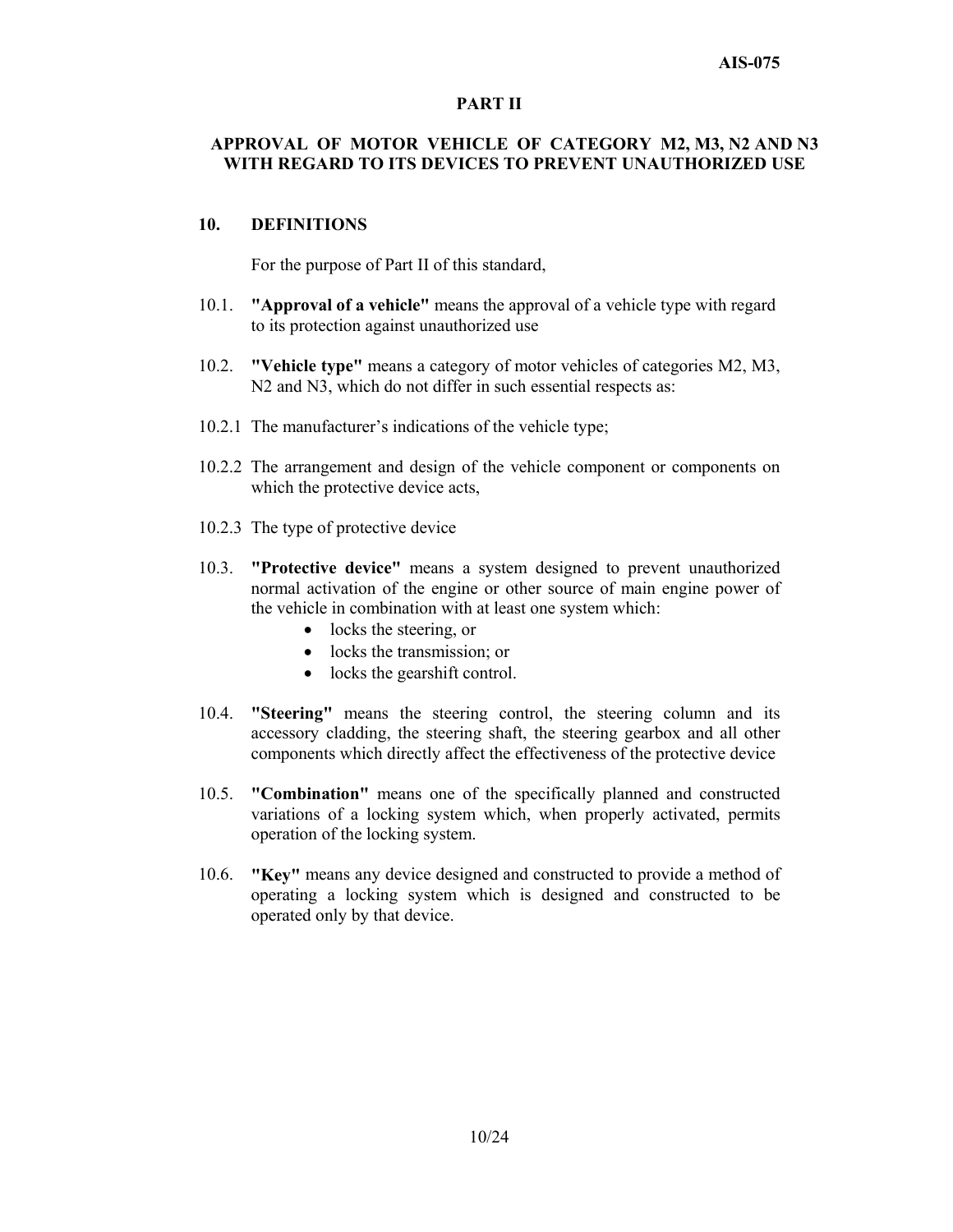## **11. APPLICATION FOR CMVR APPROVAL**

- 11.1 Application for CMVR type approval for a vehicle type in respect of the devices to prevent unauthorized use.
- 11.1.1 The application for CMVR type approval of a vehicle type with regard to its devices to prevent unauthorized use must be submitted by the vehicle manufacturer or by his duly authorized representative.
- 11.1.2 It must be accompanied by the documents containing the information specified in Part II - Annex 1.
- 11.1.2.1 Detailed description of the vehicle type with regard to the arrangement and design of the control or of the unit on which the protective device acts.
- 11.1.3 A vehicle representative of the type to be approved must be submitted to the test agency.
- 11.1.4 A vehicle not comprising all the components proper to the type may be accepted provided that it can be shown by the applicant to the satisfaction of the test agency that the absence of the components omitted has no effect on the results of the verifications, so far as the requirements of this standard are concerned.

#### **12. GENERAL SPECIFICATIONS**

- 12.1 The protective device shall be so designed that it is necessary to put it out of action in order to enable:
- 12.1.1 the engine to be started by means of the normal control; and
- 12.1.2 the vehicle to be steered, driven or moved forward under its own power.
- 12.1.2.1 The requirement of paragraph 12.1 can be achieved at the same time as or before the actions described in paragraphs 12.1.1 and 12.1.2.
- 12.2 The requirements of paragraph 12.1 shall be met by the single application of one key.
- 12.3 Except in the case provided for in paragraph 13.1.5 a system operated with a key inserted in a lock shall not permit removal of the key before the protective device referred to in paragraph 12.1 has come into action or has been set to act.
- 12.4 The protective device referred to in paragraph 12.1 above, and the vehicle components on which it operates, shall be so designed that it cannot rapidly and without attracting attention, be opened, rendered ineffective, or destroyed by, for example, the use of low cost, easily-concealed tools, equipment or fabrications readily available to the public at large.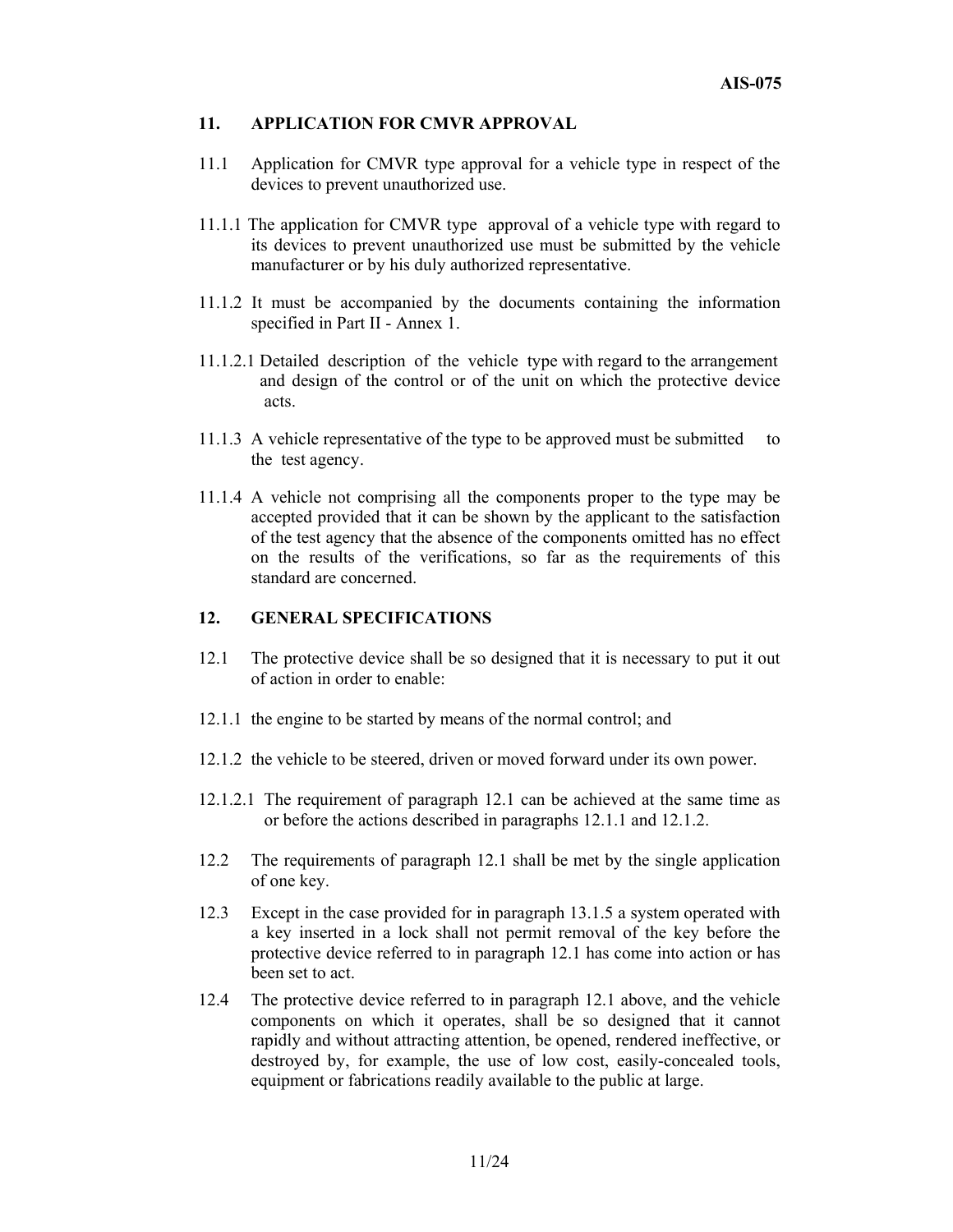- 12.5 The protective device shall be mounted on the vehicle as an item of original equipment (i.e. equipment installed by the vehicle manufacturer prior to first retail sale). It shall be fitted in such a way that even after removal of its housing it cannot, when in the blocked condition, be dismantled otherwise than with special tools. If it would be possible to render the protective device ineffective by the removal of screws, the screws shall, unless they are non-removable screws, be covered by parts of the blocked protective device.
- 12.6 The key locking system shall provide at least 1,000 different key combinations or a number equal to the total number of vehicles manufactured annually if less than 1,000, in vehicles of one type (i.e. models and variants using the same device) the frequency of occurrence of each combination shall be roughly one per 1,000.
- 12.7 The key and lock shall not be visibly coded in the installed condition on the vehicle.
- 12.8 The lock shall be so designed, constructed and fitted that turning of the lock cylinder, when in the locked position, with a torque of less than 2.45 Nm is not possible with anything other than the mating key, and
- 12.8.1 For lock cylinders with pin tumblers no more than two identical tumblers operating in the same direction shall be positioned adjacent to each other, and in a lock there shall not be more than 60 % identical tumblers.
- 12.8.2 For lock cylinders with disc tumblers no more than two identical tumblers operating in the same direction shall be positioned adjacent to each other, and in a lock there shall not be more than 50 % identical tumblers.
- 12.9 Protective devices shall be such as to exclude any risk, while the vehicle is in motion, of accidental blockage likely to compromise safety in particular.
- 12.9.1 It shall not be possible to activate devices to prevent unauthorized use without first setting the engine controls to a stop condition and then performing an action which is not uninterrupted continuation of stopping the engine or without first setting the engine controls to a stop condition when the vehicle is stationary with the parking brakes applied, or the speed of the vehicle does not exceed 4 km/h.
- 12.9.2 In the case of devices acting on the steering, transmission or gear shift control, if the action of key withdrawal activates the device, it shall either necessitate a minimum movement of 2 mm before activation of the device or incorporate an override facility to prevent accidental removal or partial withdrawal of the key.
- 12.9.3 Paragraphs 12.8, 12.8.1, 12.8.2 or 12.9.2 are only applicable to devices, which include mechanical keys.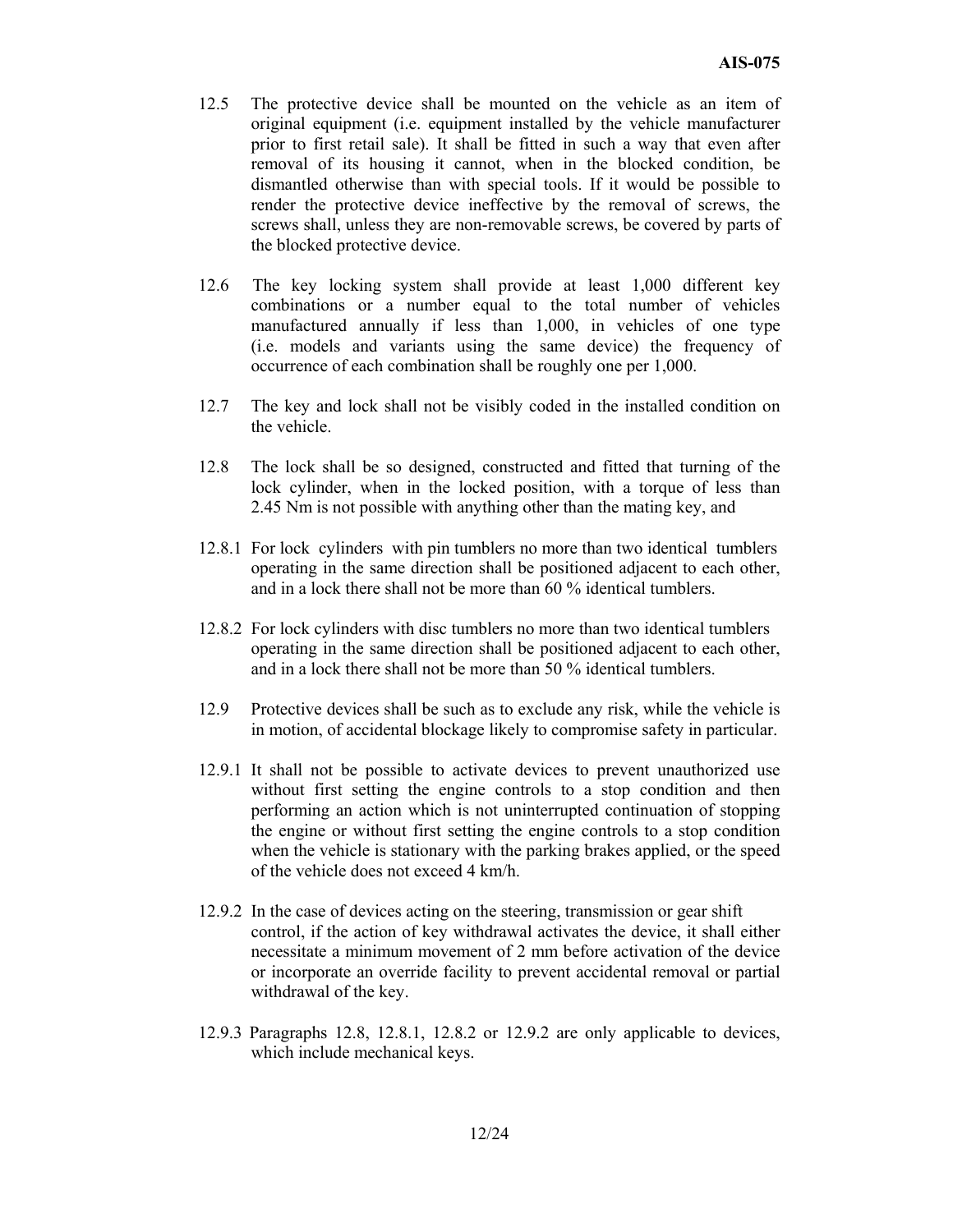- 12.10 Power assistance may be used only to activate the locking and/or unlocking action of the protective device. The device shall be kept in its operating position by mechanical means only.
- 12.11 It shall not be possible to activate the motive power of the vehicle by normal means until the protective device has been deactivated.
- 12.12 Protective devices preventing release of the brakes of the vehicle shall not be permitted.
- 12.13 If the protective system is equipped with a driver-warning feature it shall be activated, unless the protective device has been activated and any key removed by the operator, when the operator opens the driver's side door.

## **13. PARTICULAR SPECIFICATIONS**

In addition to the general specifications prescribed in paragraph 12, the protective device shall comply with the particular conditions prescribed below:

- 13.1 Protective devices acting on the steering
- 13.1.1 A protective device acting on the steering shall block the steering.
- 13.1.2 When the protective device is set to act, it shall not be possible to prevent the device from functioning.
- 13.1.3 The protective device must continue to meet paragraphs 12.9, 13.1.1, 13.1.2 and 13.1.4, after it has undergone 2,500 locking cycles in each direction of the wear producing test specified in Annex 3.
- 13.1.4 The protective device shall, in its activated position, be strong enough to withstand, without damage to the steering mechanism likely to compromise safety, the application of a torque of 200 Nm about the axis of the steering shaft in both directions under static conditions.
- 13.1.5 If the protective device is such that the key can be removed in a position other than the position in which the steering is locked, it shall be so designed that the maneuver required to reach that position and removing the key cannot be effected inadvertently.
- 13.2 Protective devices acting on the transmission
- 13.2.1 A protective device acting on the transmission shall prevent the rotation of the vehicle's driving wheels.
- 13.2.2 When the protective device is set to act, it shall not be possible to prevent the device from functioning.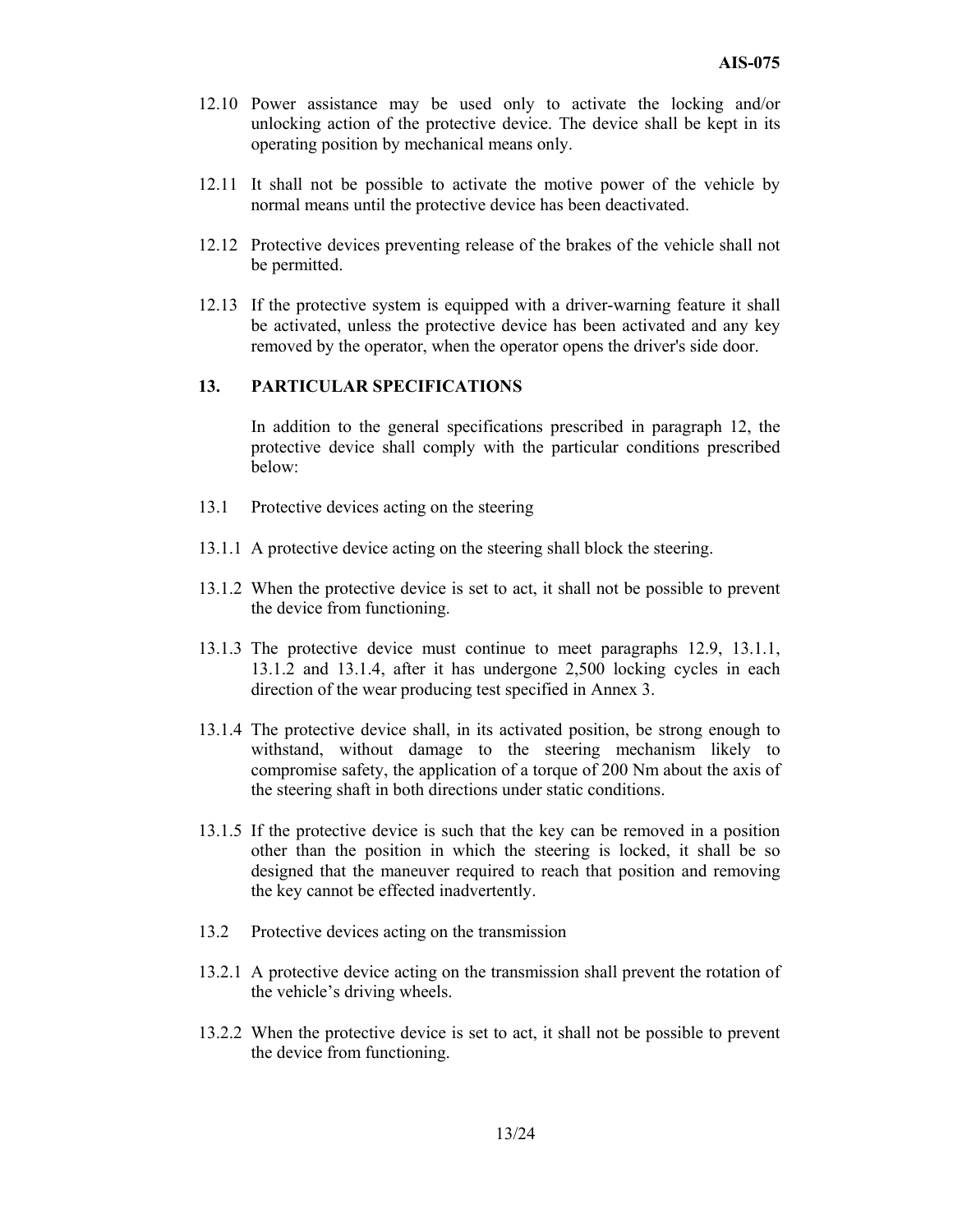- 13.2.3 It shall not be possible for the transmission to be blocked inadvertently when the key is in the lock of the protective device, even if the device preventing starting of the engine has come into action or been set to act.
- 13.2.4 The protective device shall be so designed and constructed that it remains fully effective even after some degree of wear as a result of 2,500 locking cycles in each direction.
- 13.2.5 If the protective device is such that the key can be removed in a position other than the position in which the transmission is locked, it shall be so designed that the maneuver required to reach that position and remove the key cannot be effected inadvertently.
- 13.2.6 The protective device shall be strong enough to withstand, without damage likely to compromise safety, the application in both directions and in static conditions of a torque 50% greater than the maximum torque that can normally be applied to the transmission. In determining the level of this testing torque account shall be taken, not of the maximum engine torque, but of the maximum torque that can be transmitted by the clutch or by the automatic transmission.
- 13.3 Protective devices acting on the gearshift control
- 13.3.1 A protective device acting on the gearshift control shall be capable of preventing any change of gear.
- 13.3.2 In the case of manual gearboxes it must be possible to lock the gearshift lever in reverse only; in addition locking in neutral shall be permitted.
- 13.3.3 In the case of automatic gearboxes provided with a "parking" position it must be possible to lock the mechanism in the parking position only; in addition locking in neutral and/ or reverse shall be permitted.
- 13.3.4 In the case of automatic gearboxes not provided with a "parking" position, it must be possible to lock the mechanism in the neutral and/or reverse positions only.
- 13.3.5 The protective device shall be so designed and constructed that it remains fully effective even after some degree of wear as a result of 2,500 locking cycles in each direction.

## **14. MODIFICATION OF THE VEHICLE TYPE AND EXTENSION OF APPROVAL.**

14.1 Every modification of the vehicle type shall be notified to the approving authority which approved the vehicle type. The approving authority will consider the factors given in Table 1, 2, 3, or 4, depending upon the type of protective device used, while selecting a vehicle to represent a range of variants for testing a vehicle for type approval as per requirements of this standard and for extension of type approval certificate for changes affecting the performance related to these requirements.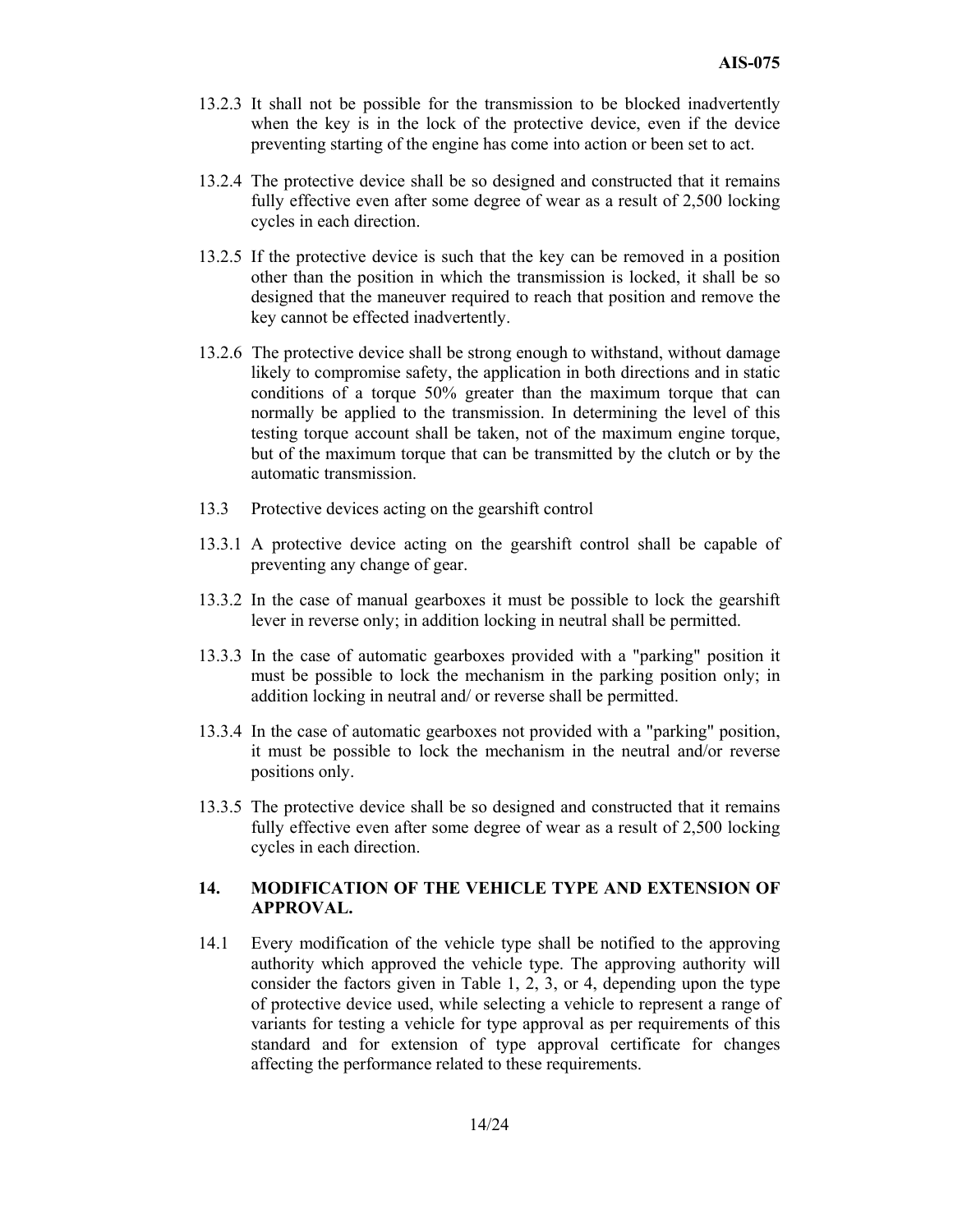- 14.2 If the changes affect some of the requirements, checks/tests need to be done only for those requirements.
- 14.3 No tests/ checks to be done if it is only a vehicle variant.

# **TABLE 1**

# **FOR PROTECTIVE DEVICES WHICH LOCK THE STEERING**

| S.NO. | <b>PARAMETER</b>                          | <b>CHANGE</b>            | <b>TESTS/CHECKS TO BE CARRIED OUT</b>           |
|-------|-------------------------------------------|--------------------------|-------------------------------------------------|
|       | Steering<br>of<br>Type<br>column assembly | Any change               | Tests as per para. 13.1.3                       |
| 2.    | of Protective<br>Type<br>device           | Completely<br>new device | All requirements to be checked                  |
|       |                                           |                          | Tests as per para. 13.1.3 and 13.1.4            |
|       |                                           | Material                 |                                                 |
|       |                                           | and/or                   | Note:                                           |
|       |                                           | properties               | If the protective device is approved on any     |
|       |                                           | of Bolt                  | other model, only test as per para. 13.1.4 need |
|       |                                           |                          | to be done.                                     |

## **TABLE 2**

#### **FOR PROTECTIVE DEVICES WHICH LOCK THE TRANSMISSION**

| <b>S.NO.   PARAMETER</b> | <b>CHANGE</b> | <b>TESTS/CHECKS TO BE CARRIED OUT</b>               |
|--------------------------|---------------|-----------------------------------------------------|
| Protective device        | Any change    | All requirements to be checked as per<br>para, 13.2 |

## **TABLE 3**

# **FOR PROTECTIVE DEVICES WHICH LOCK THE GEAR SHIFT MECHANISM**

| <b>S.NO.   PARAMETER</b>                    | <b>CHANGE</b> | <b>TESTS/CHECKS TO BE CARRIED OUT</b>               |
|---------------------------------------------|---------------|-----------------------------------------------------|
| Location of Protective   Mounting<br>device | arrangement   | All requirements to be checked as per<br>para. 13.3 |

#### **15.2.1 Devices provided additionally (if fitted)**

- 15.2.2 Approval under this Part II of the standard may be granted with respect to a protective device additionally equipped with an acoustic or visual warning device, or with respect to the optional fitting of supplementary devices to prevent the unauthorized use of the vehicle, provided that the supplementary devices require a separate means of activation; the test agency shall give separate approval.
- 15.3 If the protective device is additionally equipped with an external acoustic and/or visual warning device, the signals emitted by the warning device shall be brief and shall end automatically after not more than 30 seconds; they shall recommence only if the device is actuated again. In addition,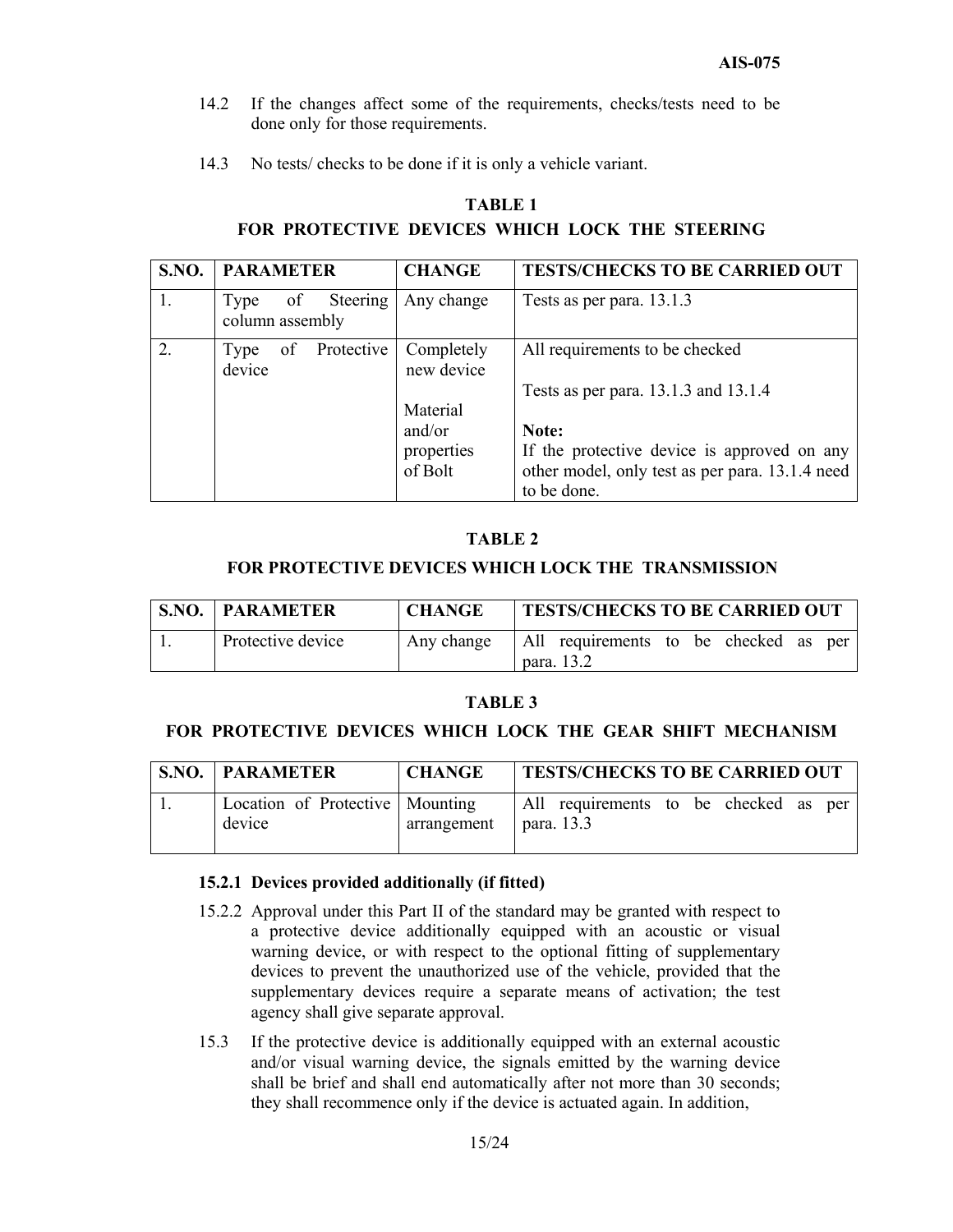- 15.3.1 if the signal is acoustic, it may be emitted by the audible warning device normally fitted to the vehicle;
- 15.2.2 if the signal is visual, either
- 15.2.2.1 it shall be produced solely by flashing of the vehicle's passing lights or
- 15.2.2.2 it shall comply with paragraphs 15.2.2.2.1 and 15.2.2.2.2 below:
- 15.2.2.2.1 Duration of the optical signal: The optical signal shall have duration between 25 seconds and 5 minutes after the alarm has been activated. The unsetting of the alarm system shall immediately stop the signal.
- 15.2.2.2.2 Type of optical signal: The flashing of all direction indicators and/or passenger compartment light of the vehicle, including all lamps in the same electrical circuit.

Trigger frequency  $2 \pm 1$  Hz In relation to the audible signal, also asynchronous signals are allowed. ON time = OFF time  $\pm$  10%

# **16. CONFORMITY OF PRODUCTION REQUIREMENTS**

As and when applicable Whole Vehicle CoP procedure laid down by the Ministry of Shipping, Road Transport and Highways ( MoSRT&H) shall be applicable for the purpose of CoP through verification of required parameters.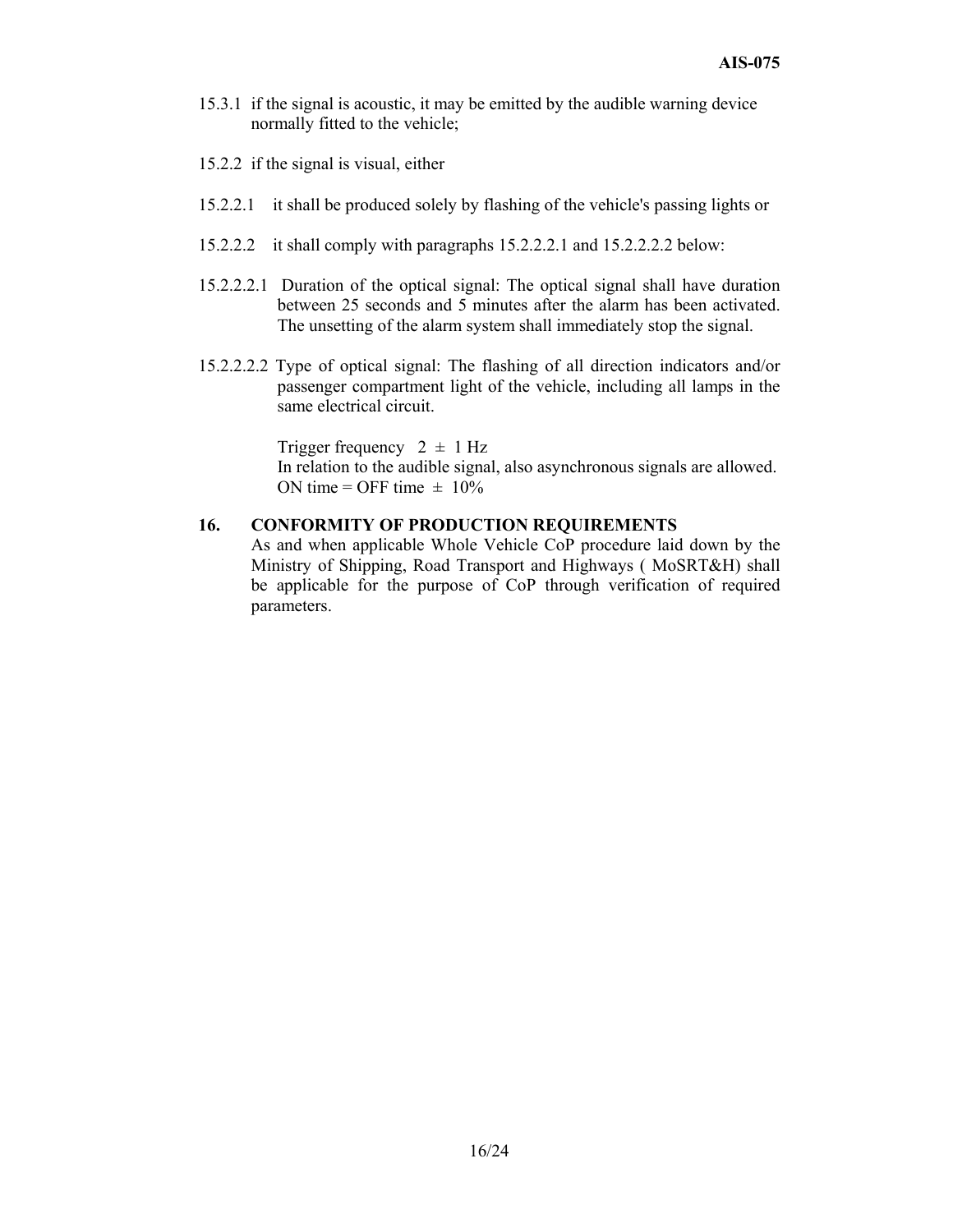# **PART I - ANNEX 1**  (See 4.1.2)

# **INFORMATION TO BE SUBMITTED FOR TYPE APPROVAL OF VEHICLE OF CATEGORIES M1 AND N1 WITH REGARD TO ITS DEVICES TO PREVENT UNAUTHORIZED USE**

| S. No          | Parameter                                                                                                                                                                                                                                                           |  |
|----------------|---------------------------------------------------------------------------------------------------------------------------------------------------------------------------------------------------------------------------------------------------------------------|--|
| $\mathbf{1}$   | Name of the Model(s)                                                                                                                                                                                                                                                |  |
| $\overline{2}$ | Variant(s)                                                                                                                                                                                                                                                          |  |
| $\overline{3}$ | Vehicle category $(s)$                                                                                                                                                                                                                                              |  |
| $\overline{4}$ | Name and address of vehicle manufacturer                                                                                                                                                                                                                            |  |
| 5              | Type of protective device(s) used<br>(refer clause 3.2):                                                                                                                                                                                                            |  |
| 6              | Name and address of manufacturer of the<br>protective device                                                                                                                                                                                                        |  |
| $\overline{7}$ | No. of combinations used in the protective<br>device                                                                                                                                                                                                                |  |
| 8              | Description of the device or sketch showing<br>location, relevant dimensions of protective<br>device, material and physical properties of the<br>locking element of the device which engages<br>with the steering/ transmission/ gearshift (as the<br>case may be). |  |
| 9              | Explanation of the arrangement provided in<br>design to satisfy requirements of clauses                                                                                                                                                                             |  |
|                | 6.1- Any device specific information                                                                                                                                                                                                                                |  |
|                | 6.2- Engine peak torque                                                                                                                                                                                                                                             |  |
|                | Max. torque transmitted by clutch/automatic<br>transmission                                                                                                                                                                                                         |  |
|                | 6.3- Any device specific information                                                                                                                                                                                                                                |  |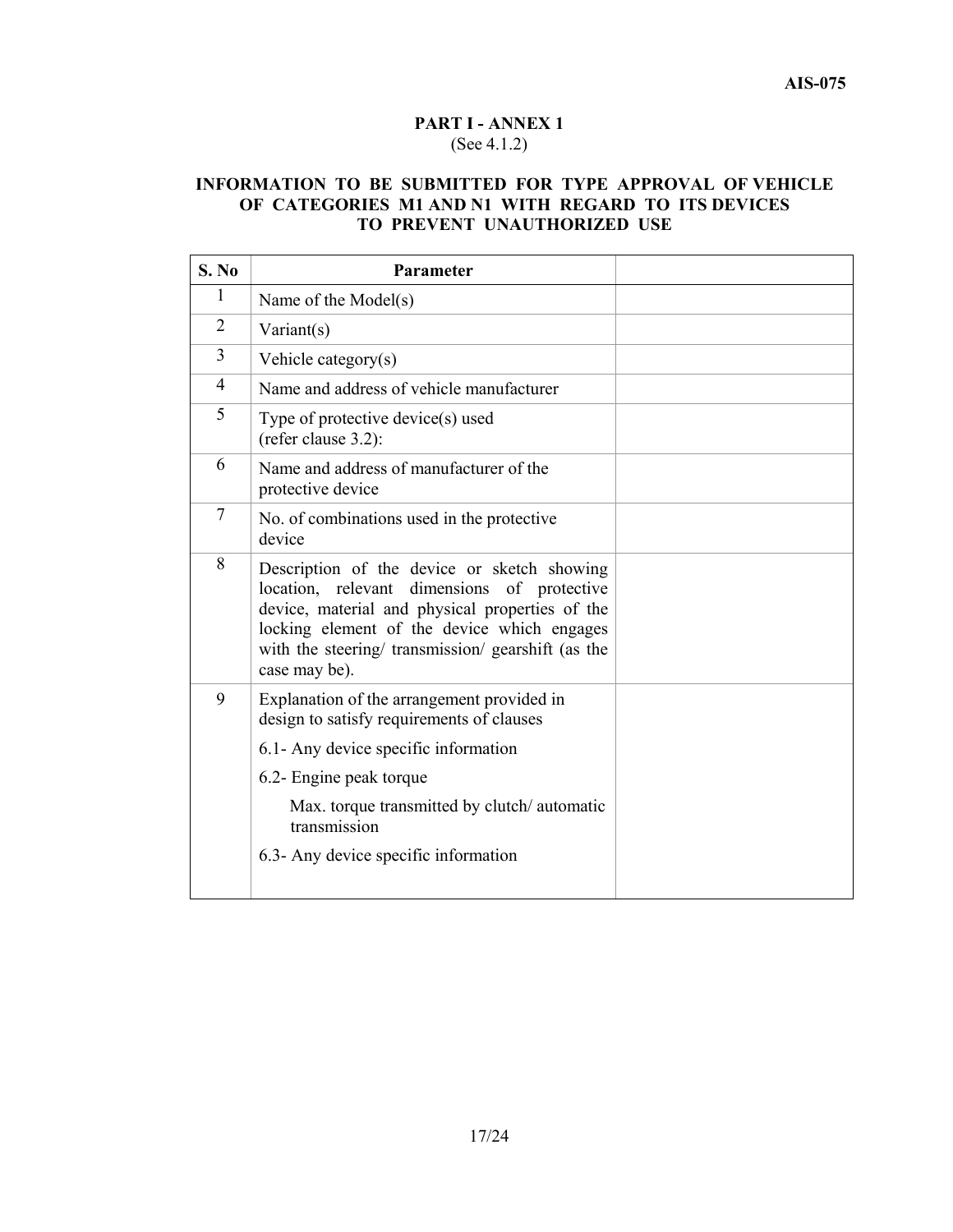#### **AIS-075**

# **PART II - ANNEX 1**  ( See 11.1.2) **INFORMATION TO BE SUBMITTED FOR TYPE APPROVAL OF M2, N2, M3 AND N3 WITH REGARD TO ITS DEVICES TO PREVENT UNAUTHORIZED USE**

| S. No          | Parameter                                                                                                                                                                                                                                                           |  |
|----------------|---------------------------------------------------------------------------------------------------------------------------------------------------------------------------------------------------------------------------------------------------------------------|--|
| 1              | Name of the Model(s)                                                                                                                                                                                                                                                |  |
| $\overline{2}$ | Variant(s)                                                                                                                                                                                                                                                          |  |
| 3              | Vehicle category(s)                                                                                                                                                                                                                                                 |  |
| $\overline{4}$ | Name and address of vehicle manufacturer                                                                                                                                                                                                                            |  |
| 5              | Type of protective device(s) used<br>(refer clause 10.3):                                                                                                                                                                                                           |  |
| 6              | Name and address of manufacturer of the<br>protective device                                                                                                                                                                                                        |  |
| $\tau$         | No. of combinations used in the protective<br>device                                                                                                                                                                                                                |  |
| 8              | Description of the device or sketch showing<br>location, relevant dimensions of protective<br>device, material and physical properties of the<br>locking element of the device which engages<br>with the steering/ transmission/ gearshift (as the<br>case may be). |  |
| 9              | Explanation of the arrangement provided in<br>design to satisfy requirements of clauses                                                                                                                                                                             |  |
|                | 13.1- Any device specific information                                                                                                                                                                                                                               |  |
|                | 13.2- Engine peak torque                                                                                                                                                                                                                                            |  |
|                | Max. torque transmitted by clutch/automatic<br>transmission                                                                                                                                                                                                         |  |
|                | 13.3- Any device specific information                                                                                                                                                                                                                               |  |
| 10             | Devices provided additionally                                                                                                                                                                                                                                       |  |
|                | (Ref. paragraph 15)                                                                                                                                                                                                                                                 |  |
|                | Acoustic or visual                                                                                                                                                                                                                                                  |  |
|                | If visual, duration and type of optical signal                                                                                                                                                                                                                      |  |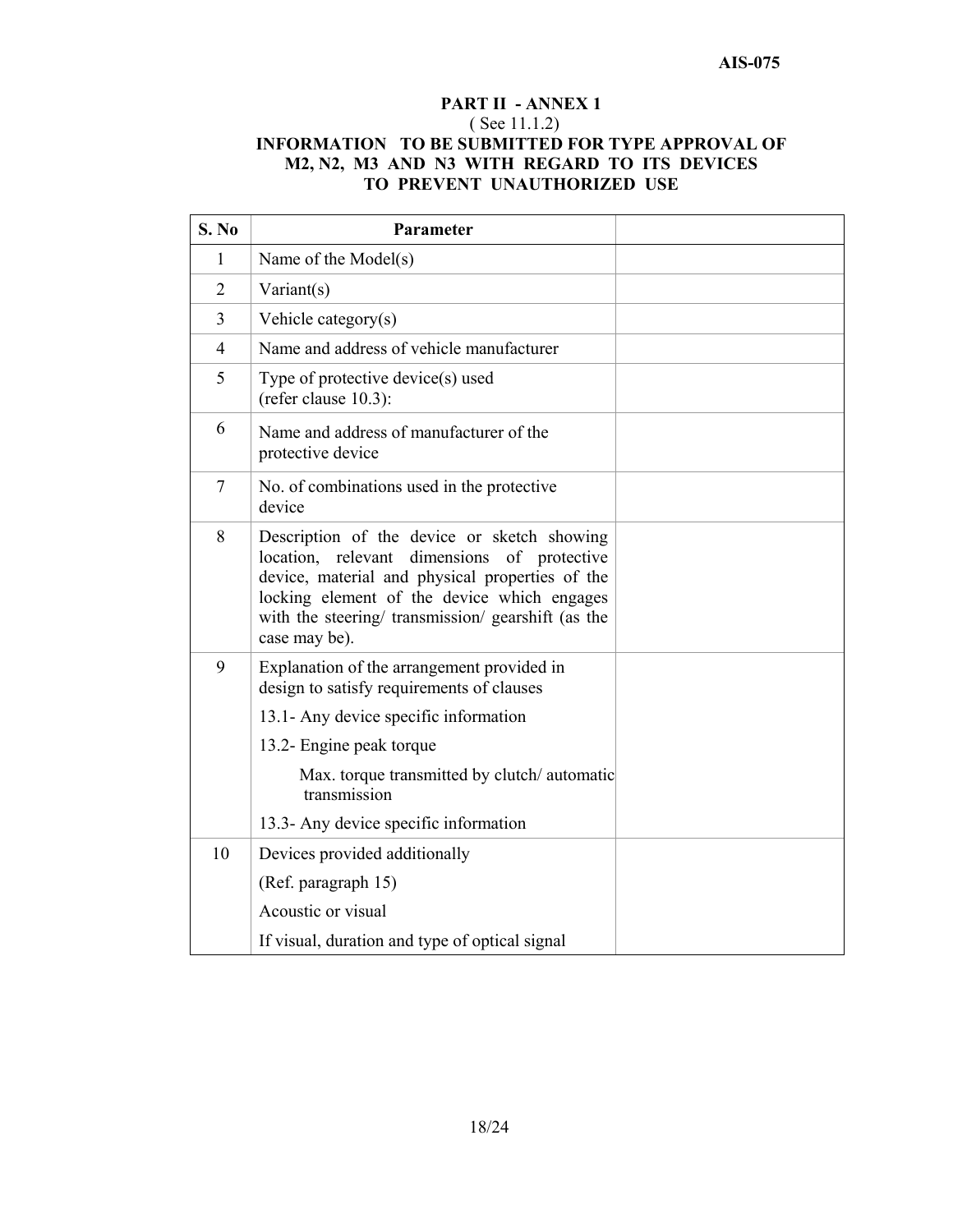# **WEAR PRODUCING TEST PROCEDURE FOR DEVICES TO PREVENT UNAUTHORIZED USE ACTING ON THE STEERING**

#### **1. Test equipment**

The test equipment shall consist of:

- 1.1. A fixture suitable for mounting the sample steering complete with the device to prevent unauthorized use attached, as defined in paragraph 3.2. of this standard,
- 1.2. A means for activating and deactivating the device to prevent unauthorized use which shall include the use of the key,
- 1.3. A means for rotating the steering shaft relative to the device to prevent unauthorized use.

## **2. Test method**

- 2.1. A sample of the steering complete with the device to prevent unauthorized use is attached to the fixture referred to in paragraph 1.1. above.
- 2.2. One cycle of the test procedure shall consist of the following operations:
- 2.2.1. Start position. The device to prevent unauthorized use shall be deactivated and the steering shaft shall be rotated to a position, which prevents engagement of the device to prevent unauthorized use, unless it is of the type, which permits locking in any position of the steering.
- 2.2.2. Set to activate. The device to prevent unauthorized use shall be moved from the deactivated to the activated position, using the key.
- 2.2.3. \* Activated. The steering spindle shall be rotated such that the torque on it, at the instant of engagement of the device to prevent unauthorized use, shall be 40 Nm  $\pm$  2 Nm.
- 2.2.4. Deactivated. The device to prevent unauthorized use shall be deactivated by the normal means, the torque being reduced to zero to facilitate disengagement.
- 2.2.5. \* Return. The steering spindle shall be rotated to a position, which prevents engagement of the device to prevent unauthorized use.
- 2.2.6 Opposite rotation. Repeat procedures described in paragraphs 2.2.2, 2.2.3, 2.2.4 and 2.2.5, but in the opposite direction of rotation of the steering spindle.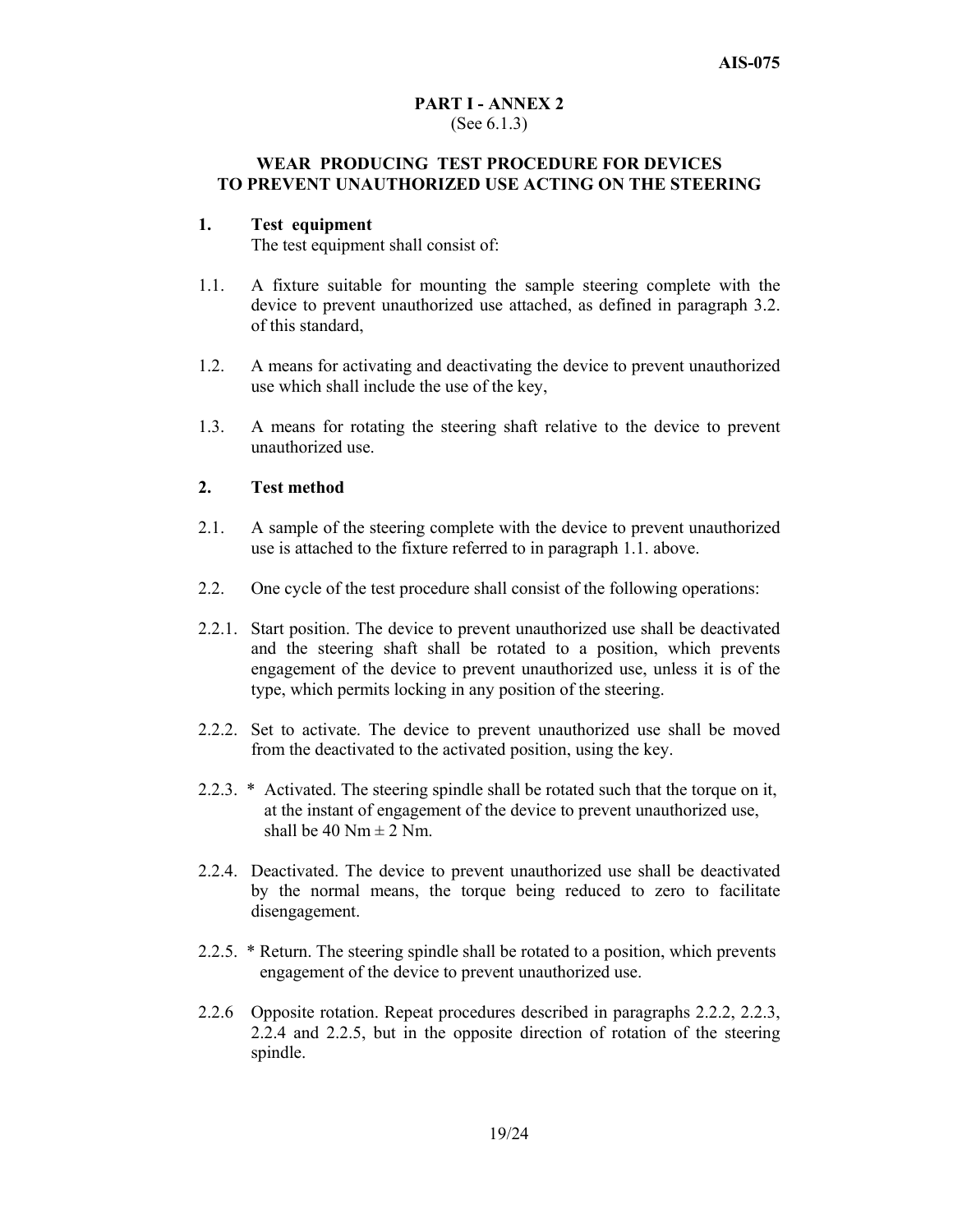- 2.2.7 The time interval between two successive engagements of the device shall be at least 10 seconds.
- 2.3. The wear-producing cycle shall be repeated the number of times specified in paragraph 6.1.3. of this standard.

*<sup>\*</sup>* If the device to prevent unauthorized use permits locking in any position of the steering, the procedure described in paragraphs 2.2.3 and 2.2.5 shall be omitted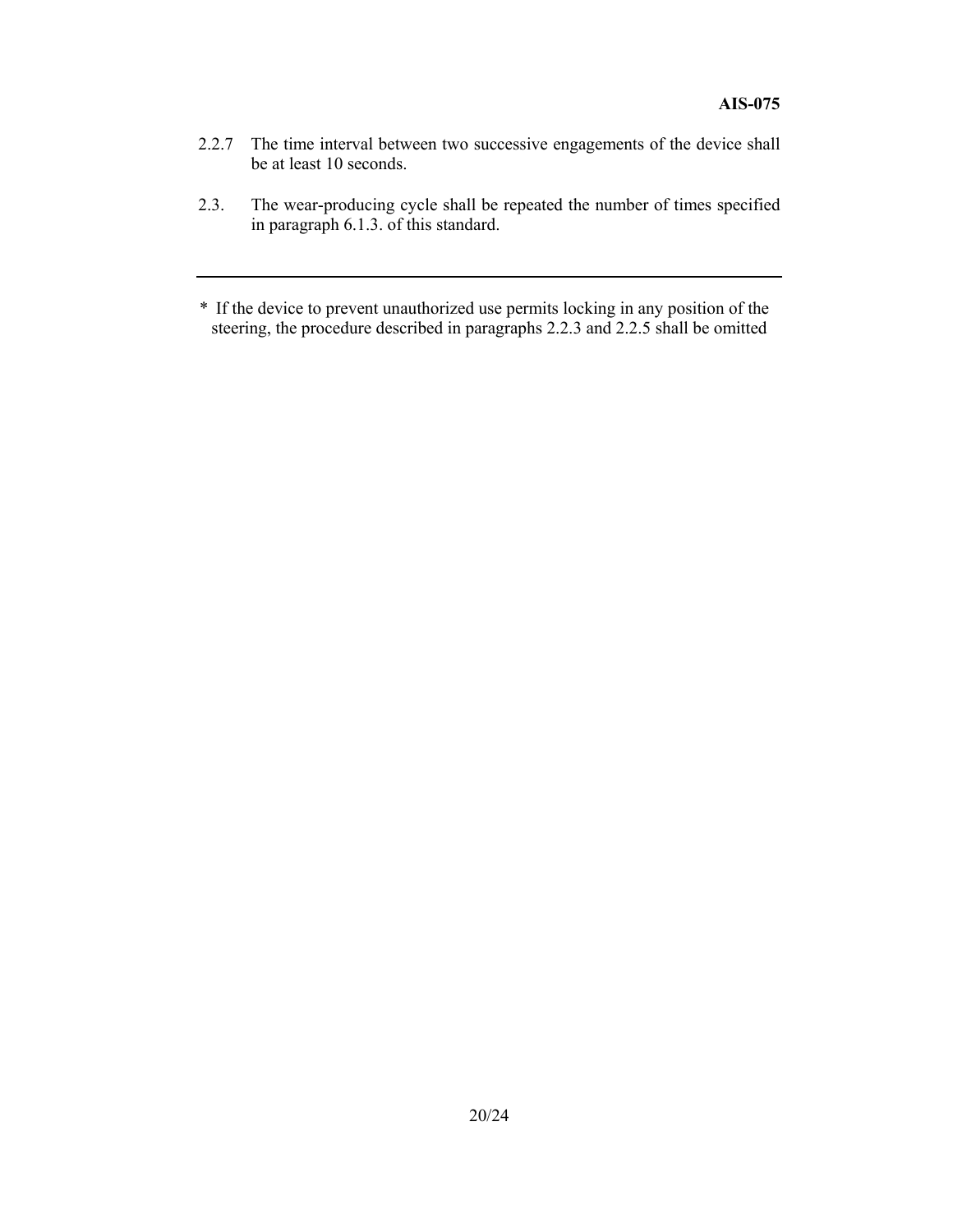# **TEST PROCEDURE FOR DEVICES TO PREVENT UNAUTHORIZED USE ACTING ON THE STEERING USING A TORQUE LIMITING DEVICE**

#### **1. Test equipment**

The test equipment shall consist of:

- 1.1 A fixture suitable for holding the relevant parts of a steering system or, if the test is carried out on a complete vehicle, a jacking system capable of lifting all the steered wheels clear of the ground, and
- 1.2 A device or devices capable of producing, and measuring, a torque applied to the steering control as prescribed in paragraph 2.3. The measurement precision must be less than or equal to 2 %.

## **2. Test procedure description**

- 2.1 If the test is carried out on a complete vehicle, the test shall be carried out with all the steered wheels of the vehicle held clear of the ground.
- 2.2 The steering lock shall be activated such that the steering is blocked.
- 2.3 A torque shall be applied to the steering control such that it rotates.
- 2.4 The test cycle includes a rotation of the steering control of 90 degrees followed by a rotation in the opposite direction of 180 degrees, and a new rotation of 90 degrees in the original direction (see figure); 1 cycle =  $+$  90 degrees / -180 degrees /  $+$  90 degrees with a tolerance of  $\pm$  10 %



- 2.5 A cycle duration is equal to  $20 s \pm 2 s$ .
- 2.6 Five test cycles shall be carried out.
- 2.7 During each of the test cycles the minimum recorded value of the torque shall be higher than that given in paragraph 6.1.4.2. of this standard.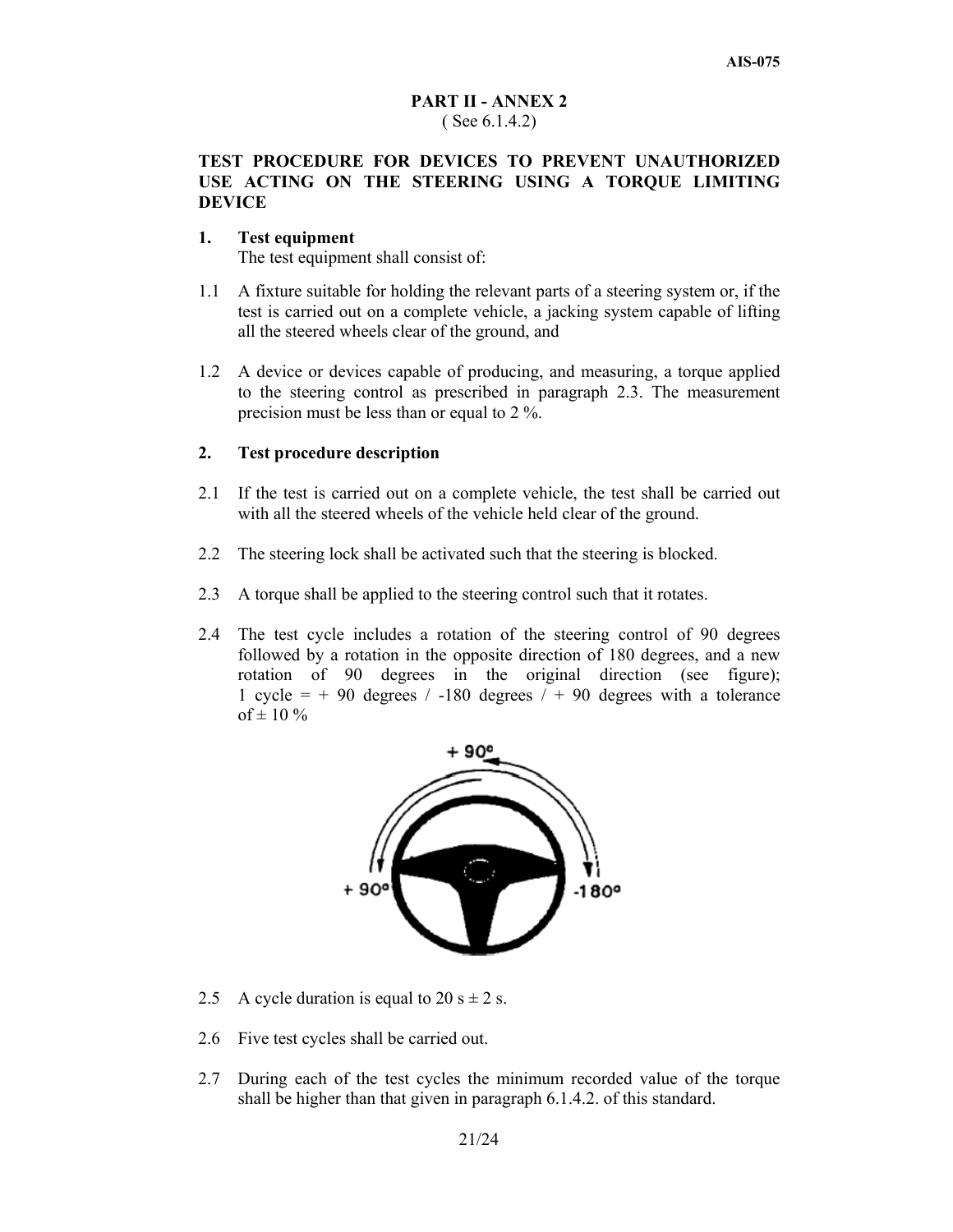#### **ANNEX 3**  (See 13.1.3)

# **WEAR PRODUCING TEST PROCEDURE FOR PROTECTIVE DEVICES ACTING ON THE STEERING**

#### 1. **Test equipment**

The test equipment shall consist of:

- 1.1. A fixture suitable for mounting the sample steering complete with the protective device attached, as defined in paragraph 10.3 of this standard;
- 1.2. A means for activating and deactivating the protective device which shall include the use of the key;
- 1.3. A means for rotating the steering shaft relative to the protective device.

# **2. Test method**

- 2.1. A sample of the steering complete with the protective device (Refer Fig. 1 below) is attached to the fixture referred to in paragraph 1.1. above.
- 2.2. One cycle of the test procedure shall consist of the following operations:
- 2.2.1. Start position. The protective device shall be deactivated and the steering shaft shall be rotated to a position, which prevents engagement of the protective device, unless it is of the type, which permits locking in any position of the steering.
- 2.2.2. Set to activate. The protective device shall be moved from the deactivated to the activated position, using the key.
- 2.2.3.\* Activated. The steering shaft shall be rotated such that the torque on it, at the instant of engagement of the protective device, shall be 5.85 Nm  $\pm$  0.25 Nm.
- 2.2.4. Deactivated. The protective device shall be deactivated by the normal means, the torque being reduced to zero to facilitate disengagement.
- 2.2.5.\* Return. The steering shaft shall be rotated to a position which prevents engagement of the protective device.
- 2.2.6. Opposite rotation. Repeat procedures described in paragraphs 2.2.2, 2.2.3, 2.2.4 and 2.2.5, but in the opposite direction of rotation of the steering shaft.
- 2.2.7. The time interval between two successive engagements of the device shall be at least 10 seconds.
- 2.3. The wear producing cycle shall be repeated for the number of times specified in paragraph 13.1.3 of this standard.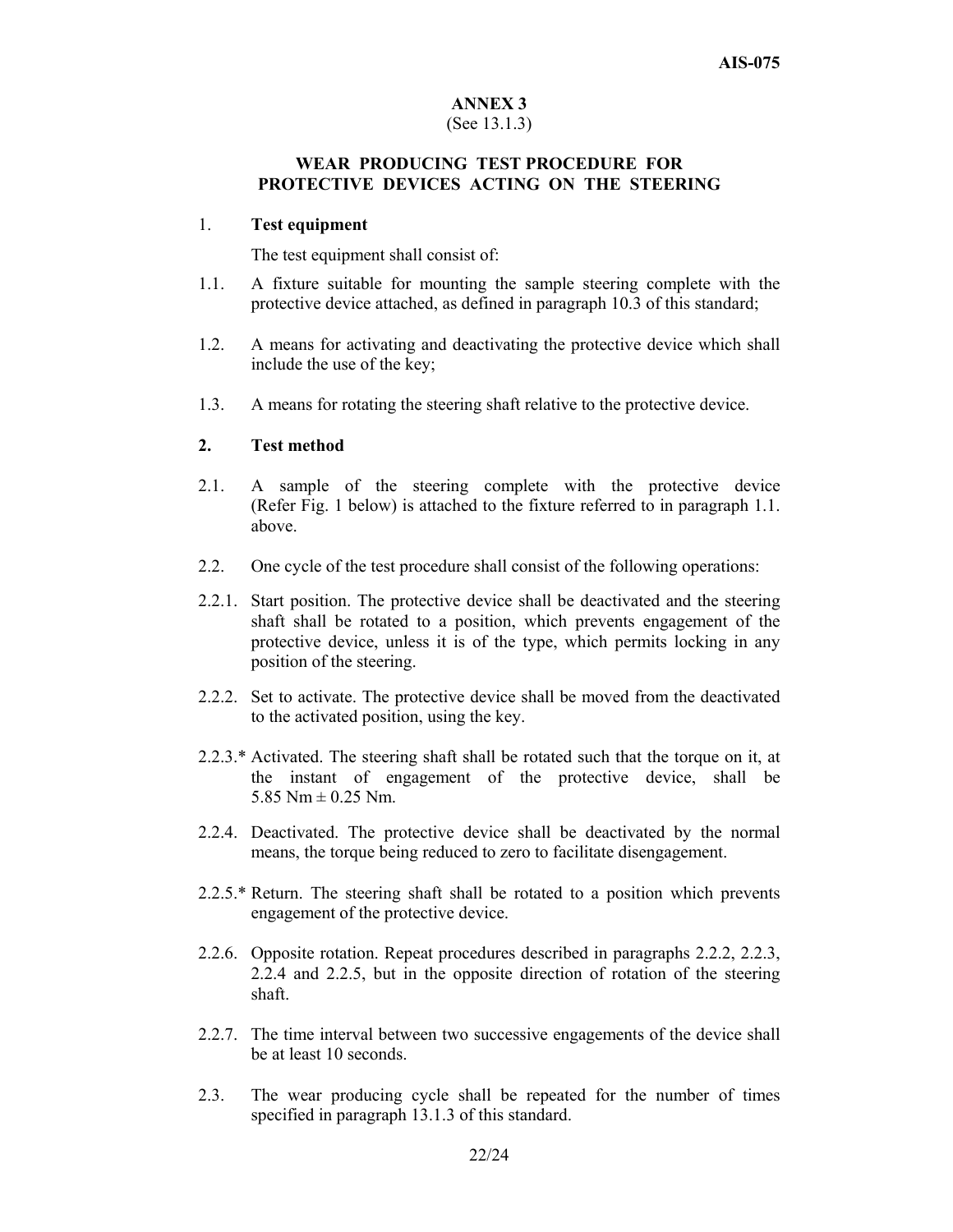

**Figure 1 Steering System** 

Sample of steering system with devices attached to be submitted and the same would be fixed on fixture for wear producing test.

Note: This figure is only a representation of steering system. This does not suggest the kind of sample to be submitted.

\* If the protective device permits locking in any position of the steering, the procedures described in paragraphs 2.2.3. and 2.2.5. shall be omitted.